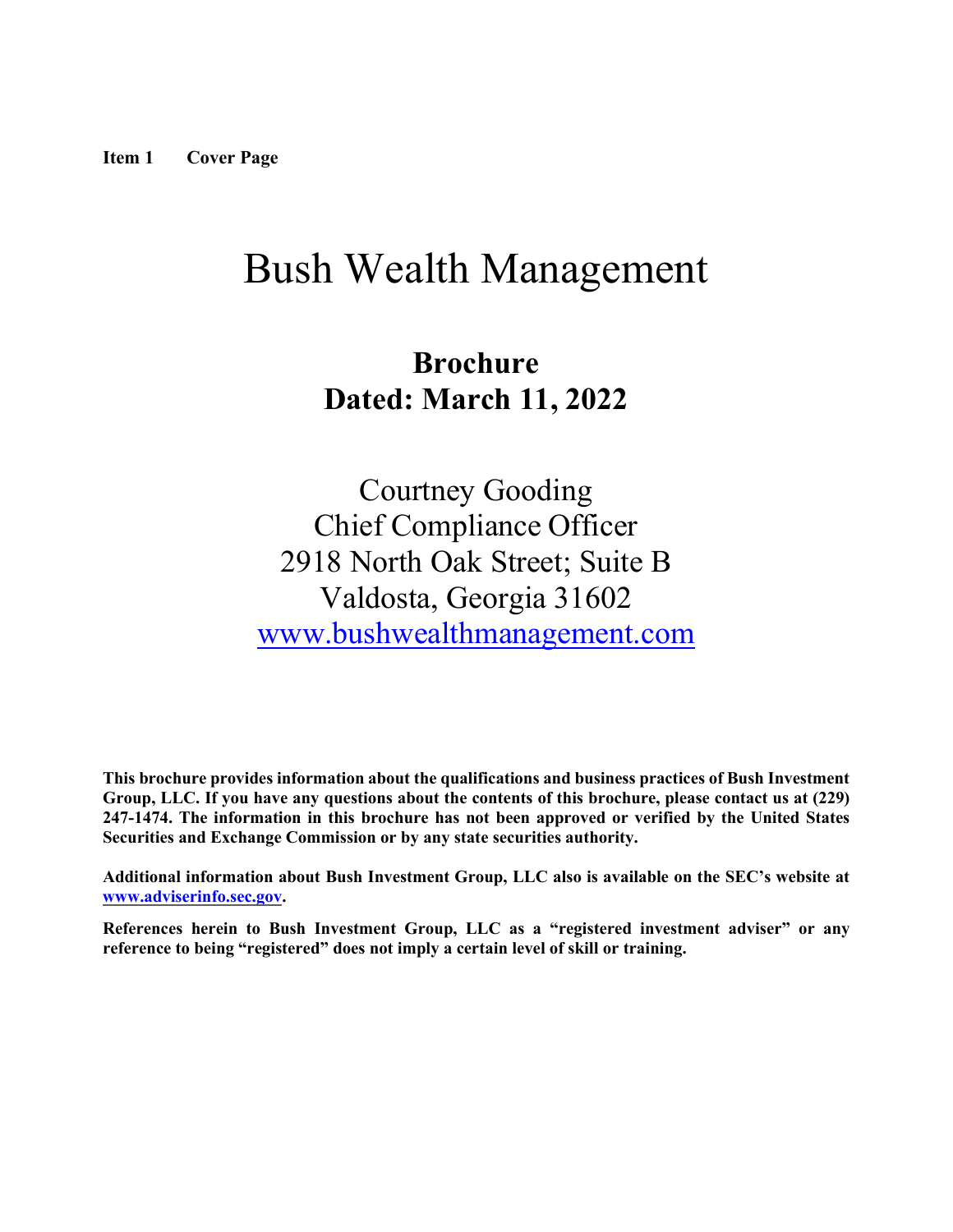## <span id="page-1-0"></span>**Item 2 Material Changes**

This version of Bush Wealth Management's brochure dated March 11, 2022 is an annual updating amendment brochure. The following are the material changes since Registrant's last annual update dated March 2, 2021:

- Registrant revised Item 4 to provide additional details regarding its status when providing investment advice to clients regarding retirement plan accounts or individual retirement accounts. Please see Item 4 for additional information.
- Registrant revised Item 4 to reflect that it is principally owned by Stacy Bush, the firm's Managing Member, and that Courtney Gooding and Kent Patrick became minority Members effective June 30, 2021.
- Registrant revised Item 14 to provide that certain of its supervised persons may receive performance bonuses for providing advisory services to clients, and that supervised persons who are owners of the firm will also receive distributions based on firm revenue. Registrant further revised Item 14 to describe how it addresses this conflict of interest.

Annually, Bush Wealth Management will ensure that clients receive either an amended brochure or a summary of any material changes to this and any subsequent brochure within 120 days of the end of its fiscal year and promptly at any time if any of the information herein becomes materially inaccurate.

Bush Wealth Management will deliver a complete copy of its brochure upon a client's request at any time during the year. Please contact Courtney Gooding at (229) 247-1474 or via email at  $\frac{\text{counter}(a)\text{bushwealth.com}}{\text{courtney}(a)\text{bushwealth.com}}$  to request a brochure.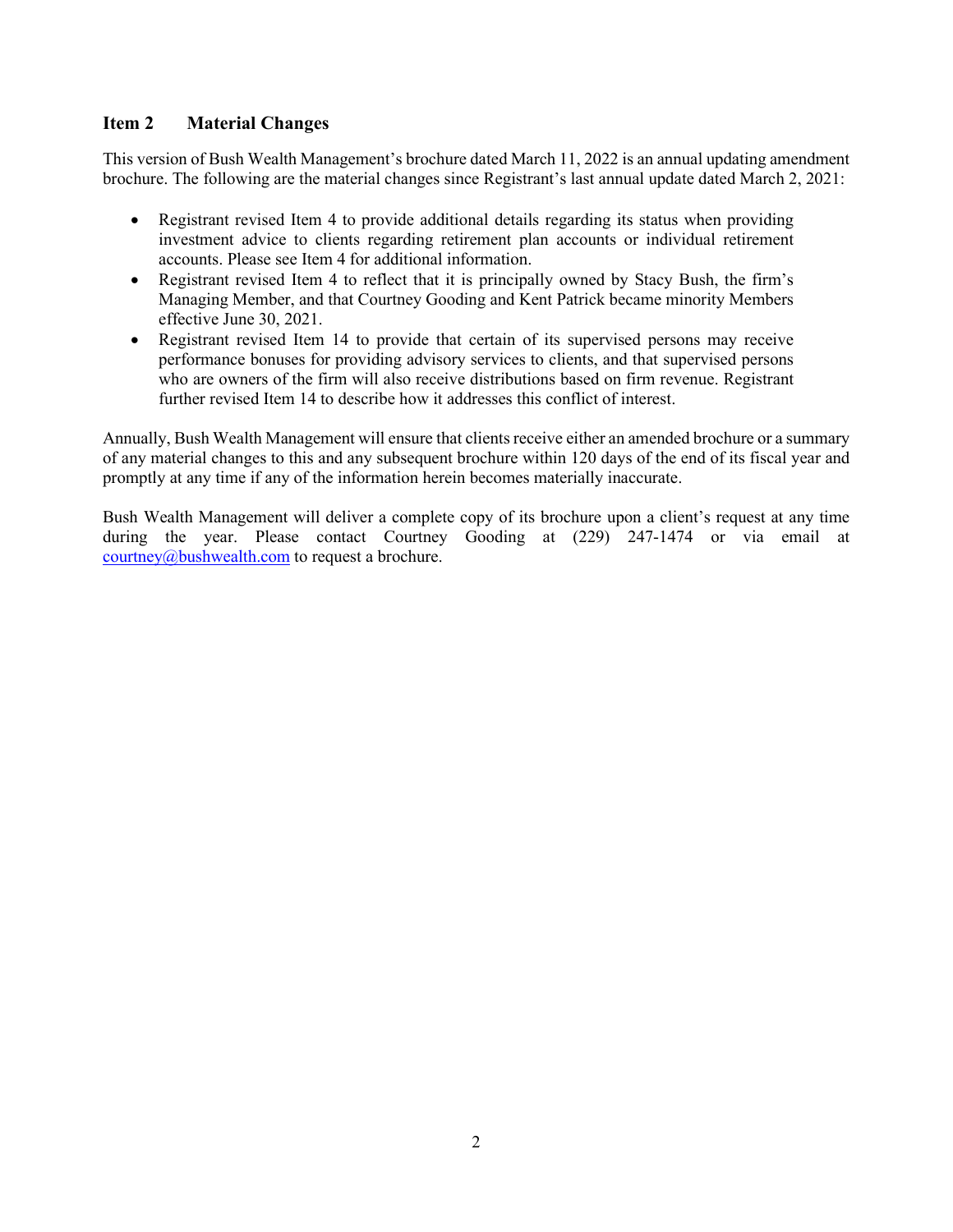## <span id="page-2-0"></span>**Item 3 Table of Contents**

| Item 1  | Cover Page                                                                            | $\mathbf{1}$   |
|---------|---------------------------------------------------------------------------------------|----------------|
| Item 2  | Material Changes                                                                      | $\overline{2}$ |
| Item 3  | Table of Contents                                                                     | 3              |
| Item 4  | <b>Advisory Business</b>                                                              | 4              |
| Item 5  | Fees and Compensation                                                                 | 8              |
| Item 6  | Performance-Based Fees and Side-by-Side Management                                    | 10             |
| Item 7  | Types of Clients                                                                      | 10             |
| Item 8  | Methods of Analysis, Investment Strategies and Risk of Loss                           | 10             |
| Item 9  | Disciplinary Information                                                              | 14             |
| Item 10 | Other Financial Industry Activities and Affiliations                                  | 14             |
| Item 11 | Code of Ethics, Participation or Interest in Client Transactions and Personal Trading | 15             |
| Item 12 | <b>Brokerage Practices</b>                                                            | 16             |
| Item 13 | Review of Accounts                                                                    | 19             |
| Item 14 | Client Referrals and Other Compensation                                               | 19             |
| Item 15 | Custody                                                                               | 21             |
| Item 16 | <b>Investment Discretion</b>                                                          | 21             |
|         | Item 17 Voting Client Securities                                                      | 21             |
| Item 18 | Financial Information                                                                 | 22             |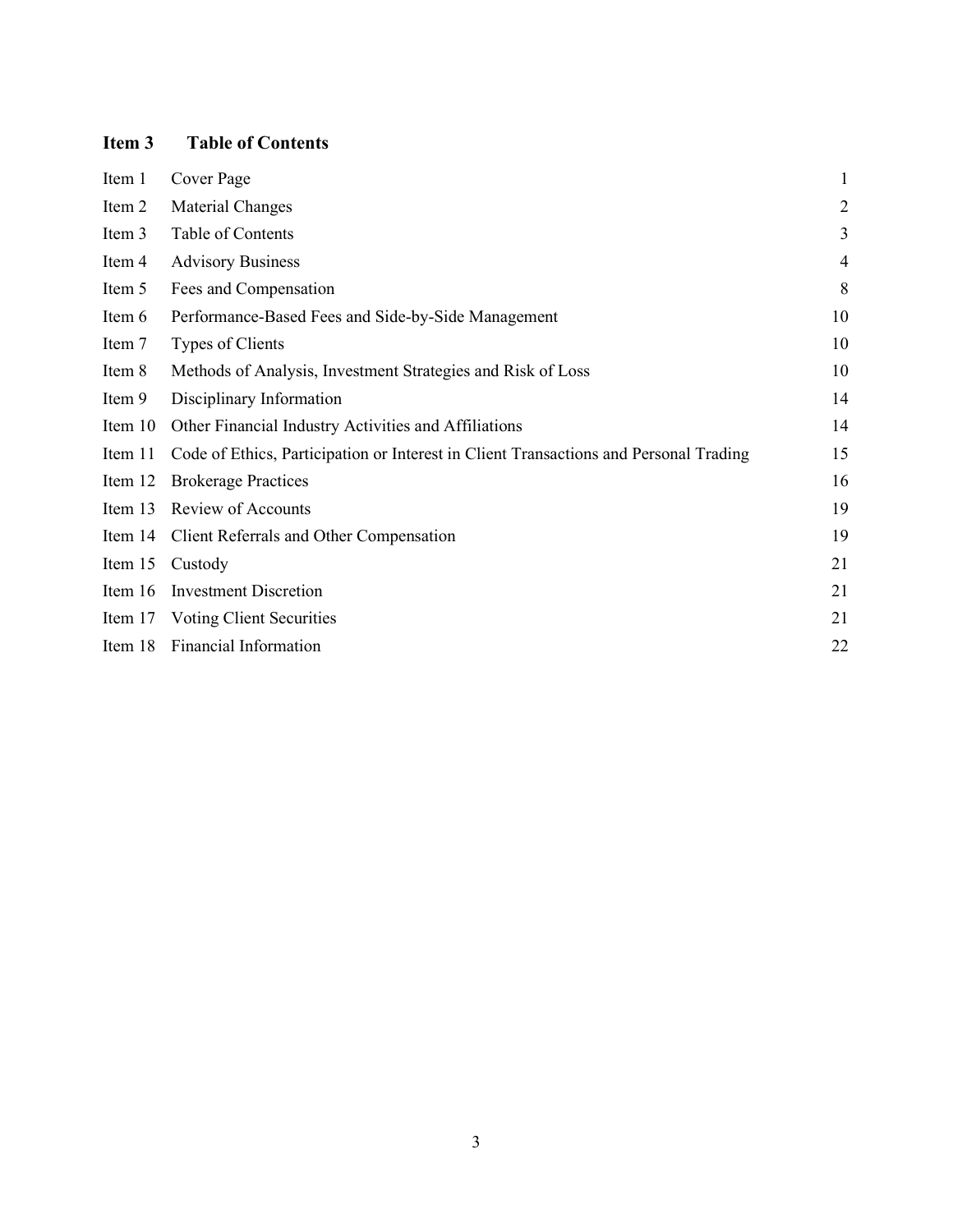#### <span id="page-3-0"></span>**Item 4 Advisory Business**

A. Bush Investment Group, LLC, doing business as Bush Wealth Management (the "Registrant"), is a limited liability company formed in August 2004 in the state of Georgia. The Registrant became registered as an Investment Adviser Firm in July 2019. The Registrant is principally owned by Stacy Bush, the firm's Managing Member. Courtney Gooding and Kent Patrick became minority Members effective June 30, 2021.

B.

#### **INVESTMENT MANAGEMENT SERVICES**

The Registrant provides discretionary investment advisory services on a *fee* basis. The Registrant's annual investment advisory fee is based upon a percentage (%) of the market value of the assets placed under the Registrant's management.

Registrant shall monitor, on a continuous basis, the investments in the accounts over which it has discretionary authority. Furthermore, it shall have the authority without prior consultation with the client to buy, sell, trade and allocate the investments within the account(s) consistent with the client's investment objectives. The client may, at any time, impose reasonable restrictions, in writing, on the Registrant's services.

#### **RETIREMENT PLAN CONSULTING SERVICES**

The Registrant provides pension consulting services, in the capacity of a 3(21) and 3(38) advisor, pursuant to which it assists sponsors of self-directed retirement plans with the selection and/or monitoring of investment alternatives (generally open-end mutual funds) from which plan participants shall choose in self-directing the investments for their individual plan retirement accounts. In addition, to the extent requested by the plan sponsor, the Registrant may also provide participant education designed to assist participants in identifying the appropriate investment strategy for their retirement plan accounts. The terms and conditions of the engagement shall generally be set forth in a *Retirement Plan Services Agreement* between the Registrant and the plan sponsor.

#### **FINANCIAL PLANNING AND CONSULTING SERVICES (STAND-ALONE)**

The Registrant provides financial planning and/or consulting services (including investment and non-investment related matters, including estate planning, insurance planning, etc.) on a stand-alone separate fee basis. Registrant's planning and consulting fees are negotiable, but generally range from \$1,000 to \$15,000 on a fixed fee basis, and from \$200 to \$400 on an hourly rate basis, depending upon the level and scope of the service(s) required and the professional(s) rendering the service(s).

Prior to engaging the Registrant to provide planning or consulting services, clients are generally required to enter into a *Financial Planning and Consulting Agreement* with Registrant setting forth the terms and conditions of the engagement (including termination), describing the scope of the services to be provided, and the portion of the fee that is due from the client prior to Registrant commencing services. If requested by the client, Registrant may recommend the services of other professionals, including certain of the Registrant's supervised persons in their separate individual capacities as licensed insurance agents, for implementation purposes. The client is under no obligation to engage the services of any such recommended professionals.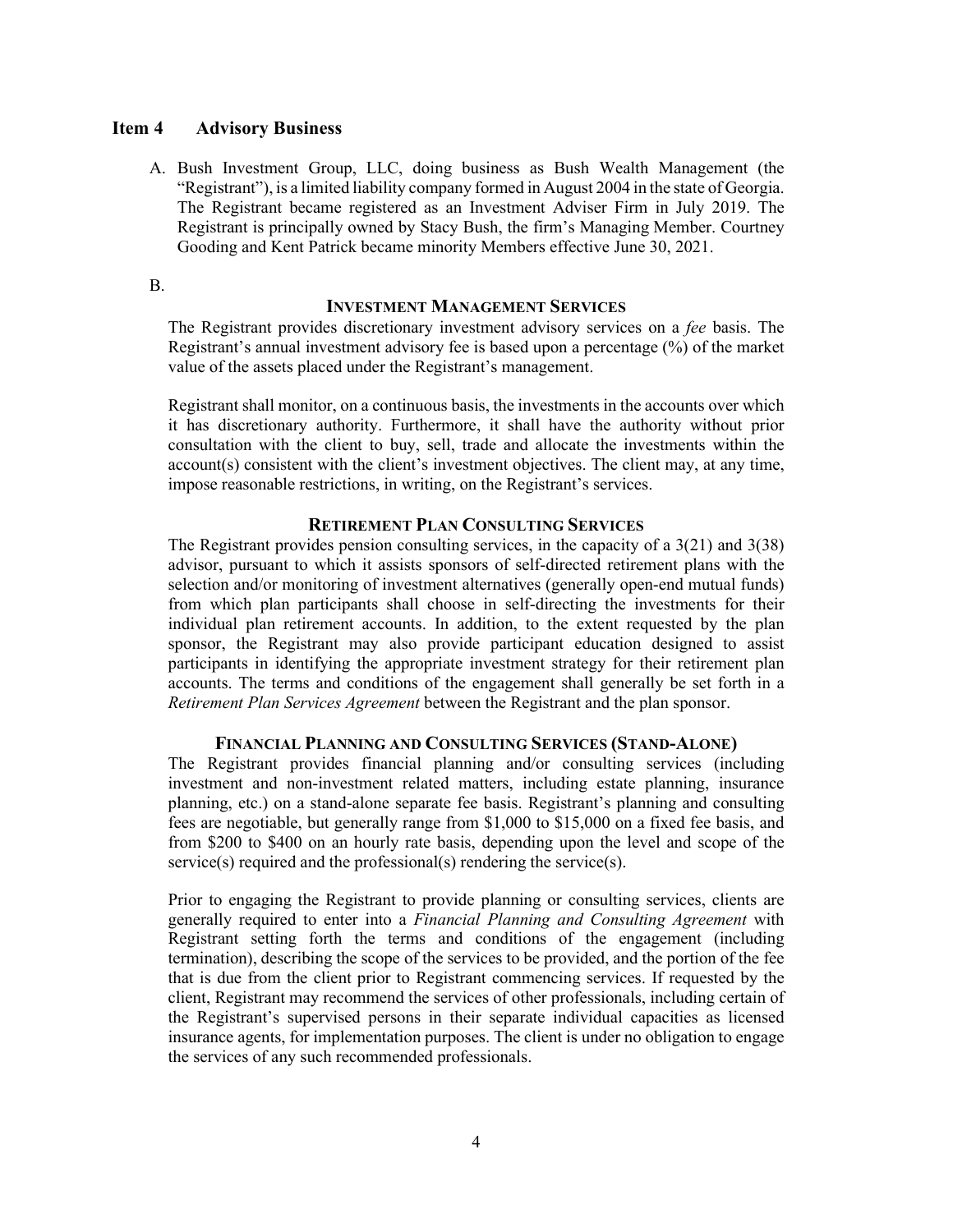The client retains absolute discretion over all such implementation decisions and is free to accept or reject any recommendation from the Registrant and/or its supervised persons. It remains the client's responsibility to promptly notify the Registrant if there is ever any change in their financial situation or investment objectives for the purpose of reviewing, evaluating or revising Registrant's previous recommendations and/or services.

#### **MISCELLANEOUS**

**Limitations of Financial Planning and Non-Investment Consulting/Implementation Services**. As indicated above, to the extent requested by a client, Registrant may provide financial planning and related consulting services regarding non-investment related matters, such as estate planning, tax planning, insurance, etc. for a separate and additional fee per the terms and conditions of a *Financial Planning and Consulting Agreement*. Registrant does not serve as an attorney or accountant, and no portion of its services should be construed as legal or accounting services. Accordingly, Registrant does not prepare estate planning documents or tax returns. To the extent requested by a client, Registrant may recommend the services of other professionals for certain non-investment implementation purpose (i.e. attorneys, accountants, insurance agents, etc.), including certain of the Registrant's supervised persons in their separate individual capacities as licensed insurance agents. The client is under no obligation to engage the services of any such recommended professional. The client retains absolute discretion over all such implementation decisions and is free to accept or reject any recommendation from Registrant and/or its supervised persons. At all times, the engaged licensed professional(s) (i.e. attorney, accountant, insurance agent, etc.), and not Registrant, shall be responsible for the quality and competency of the services provided.

Conflict of Interest: The recommendation by Registrant's supervised persons that a client purchase an insurance commission product through the Registrant, presents a conflict of interest, as the receipt of commissions provides an incentive to recommend investment or insurance products based on commissions to be received, rather than on a particular client's need. Registrant addresses this conflict of interest by requiring all supervised persons who are licensed to offer insurance products to clients to assure that the issuing insurer reviews the potential sale of any products for the purpose of determining adherence to applicable insurance suitability standards, requiring all supervised persons to seek prior approval of any outside employment activity so that it may ensure that any conflicts of interest in such activities are properly disclosed and fully disclosing to a client when a particular transaction will result in the receipt of commissions or other associated fees. No client is under any obligation to purchase any insurance commission products through the Registrant. Clients are reminded that they may purchase insurance products recommended by Registrant or its supervised persons through other, non-affiliated insurance agencies. Registrant's Chief Compliance Officer, Courtney Gooding, remains available to address any questions that a client or prospective client may have regarding the above conflict of interest.

**Retirement Plan Rollovers – No Obligation/Conflict of Interest:** When the Registrant provides investment advice to clients regarding their retirement plan account or individual retirement account, we are fiduciaries within the meaning of Title I of the Employee Retirement Income Security Act and/or the Internal Revenue Code, as applicable, which are laws governing retirement accounts. The way Registrant makes money creates some conflicts with our client's interests, so we operate under a special rule that requires Registrant to act in the client's best interest and not put our interest ahead of the client. Registrant may recommend that a client roll over their retirement assets into an account to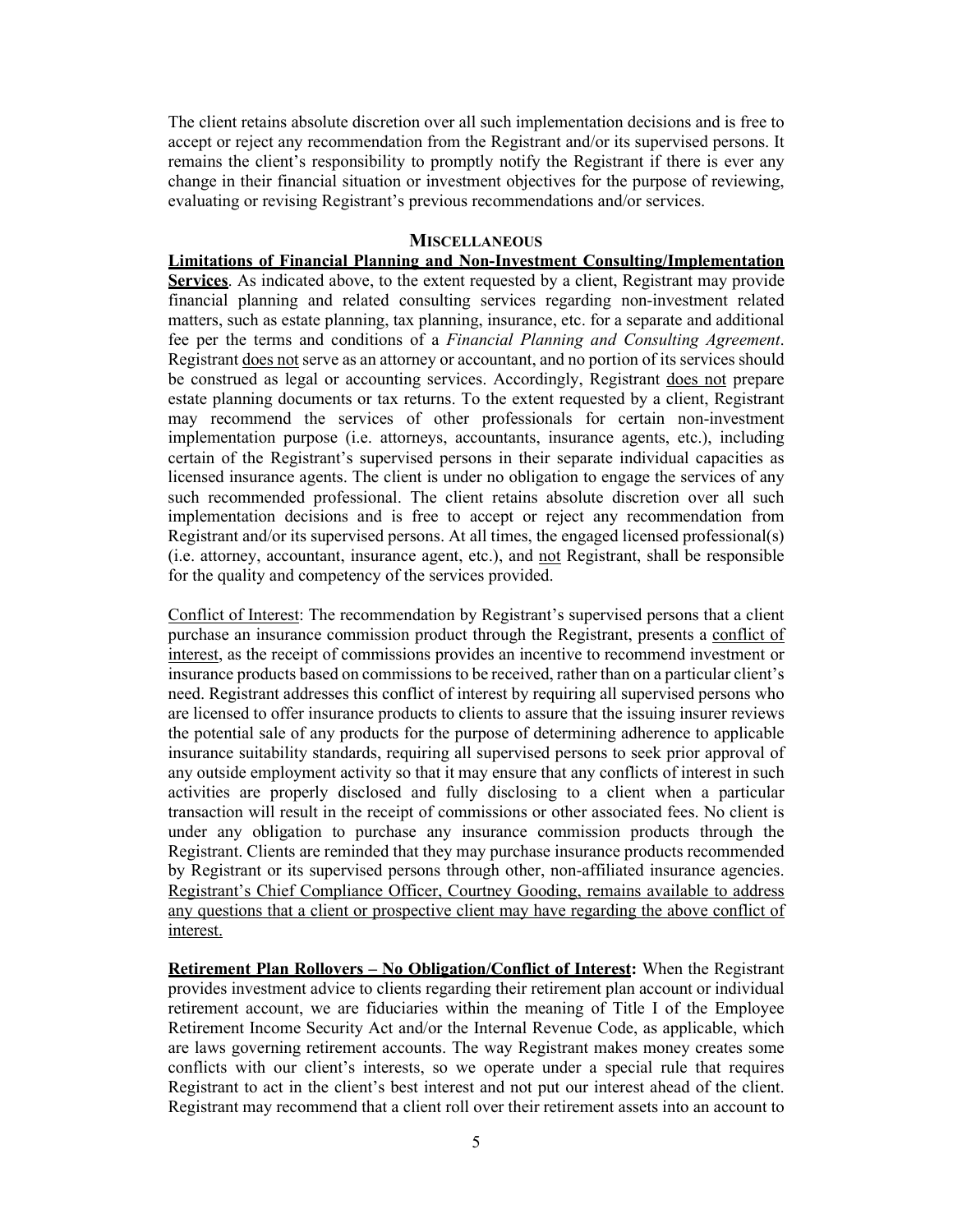be managed by Registrant. A client or prospective client leaving an employer typically has four options regarding an existing retirement plan (and may engage in a combination of these options): (i) leave the money in the former employer's plan, if permitted, (ii) roll over the assets to the new employer's plan, if one is available and rollovers are permitted, (iii) roll over to an Individual Retirement Account ("IRA"), or (iv) cash out the account value (which could, depending upon the client's age, result in adverse tax consequences). If the Registrant recommends that a client roll over their retirement assets into an account to be managed by the Registrant, such a recommendation creates a conflict of interest if the Registrant will earn an advisory fee on the rolled over assets. Registrant addresses this conflict of interest by ensuring any such recommendations are in the client's best interest. No client is under any obligation to roll over retirement assets to an account managed by Registrant.

**Use of Mutual and Exchange Traded Funds**: Most mutual funds and exchange traded funds are available directly to the public. Thus, a prospective client can obtain many of the funds that may be utilized by Registrant independent of engaging Registrant as an investment advisor. However, if a prospective client determines to do so, he/she will not receive Registrant's initial and ongoing investment advisory services.

In addition to Registrant's investment advisory fee described below, and transaction and/or custodial fees discussed below, clients will also incur, relative to all mutual fund and exchange traded fund purchases, charges imposed at the fund level (e.g. management fees and other fund expenses).

**Use of DFA Mutual Funds**: Certain mutual funds, such as those issued by Dimensional Fund Advisors ("DFA"), are generally only available through selected registered investment advisers. Registrant may allocate client investment assets to DFA mutual funds. Therefore, upon the termination of Registrant's services to a client, restrictions regarding transferability and/or additional purchases of, or reallocation among DFA funds will apply.

**Independent Managers**. Registrant may allocate a portion of a client's investment assets among unaffiliated independent investment managers ("Independent Manager(s)") in accordance with the client's designated investment objective(s). In such situations, the Independent Manager(s) will have day-to-day responsibility for the active discretionary management of the allocated assets. Registrant will continue to render investment supervisory services to the client relative to the ongoing monitoring and review of account performance, asset allocation, and client investment objectives. The Registrant generally considers the following factors when recommending Independent Manager(s): the client's designated investment objective(s), management style, performance, reputation, financial strength, reporting, pricing, and research. The investment management fees charged by the designated Independent Manager(s) are exclusive of, and in addition to, Registrant's ongoing investment advisory fee, subject to the terms and conditions of a separate agreement between the client and the Independent Manager(s). Registrant's advisory fee is set forth in the fee schedule at Item 5 below.

**Orion Advisor Services – Reporting – Excluded Assets**. In conjunction with the services provided by Orion, the Registrant may also provide periodic reporting services, which can incorporate all of the client's investment assets including those investment assets that are not part of the assets managed by the Registrant (the "Excluded Assets"). The Registrant's service relative to the Excluded Assets is limited to reporting services only, and does not include investment implementation.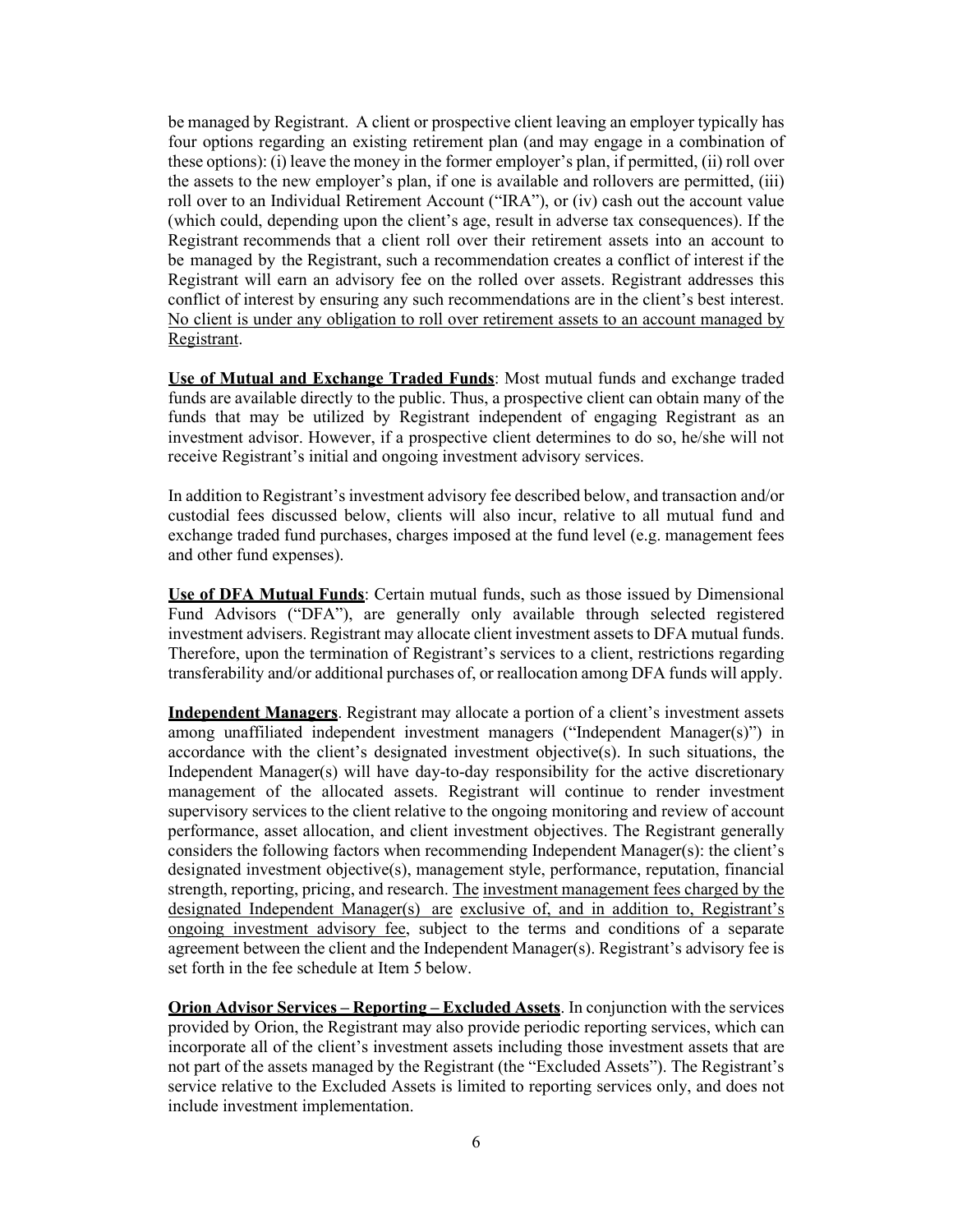Because the Registrant does not have trading authority for the Excluded Assets, to the extent applicable to the nature of the Excluded Assets (assets over which the client maintains trading authority vs. trading authority designated to another investment professional), the client (and/or the other investment professional), and not the Registrant, shall be exclusively responsible for directly implementing any recommendations relative to the Excluded Assets. The client and/or their other advisors that maintain trading authority, and not the Registrant, shall be exclusively responsible for the investment performance of the Excluded Assets. Without limiting the above, the Registrant shall not be responsible for any implementation error (timing, trading, etc.) relative to the Excluded Assets. In the event the client desires that the Registrant provide investment management services with respect to the Excluded Assets, the client may engage the Registrant to do so pursuant to the terms and conditions of an Investment Advisory Agreement between the Registrant and the client.

**eMoney Advisor Platform**. Registrant provides its clients with access to an online platform hosted by "eMoney Advisor" ("eMoney") upon request. The eMoney platform allows a client to view their complete asset allocation, including those assets that Registrant does not manage (the "Excluded Assets"). Registrant does not provide investment management, monitoring, or implementation services for the Excluded Assets. Unless otherwise specifically agreed to, in writing, Registrant's service relative to the Excluded Assets is limited to reporting only. Therefore, Registrant shall not be responsible for the investment performance of the Excluded Assets. Rather, the client and/or their advisor(s) that maintain management authority for the Excluded Assets, and not Registrant, shall be exclusively responsible for such investment performance. Without limiting the above, the Registrant shall not be responsible for any implementation error (timing, trading, etc.) relative to the Excluded Assets. The client may choose to engage Registrant to manage some or all of the Excluded Assets pursuant to the terms and conditions of an Investment Advisory Agreement between Registrant and the client. The eMoney platform also provides access to other types of information and applications including financial planning concepts and functionality, which should not, in any manner whatsoever, be construed as services, advice, or recommendations provided by Registrant. Finally, Registrant shall not be held responsible for any adverse results a client may experience if the client engages in financial planning or other functions available on the eMoney platform without Registrant's assistance or oversight.

**Portfolio Activity**. Registrant has a fiduciary duty to provide investment advisory services consistent with the client's best interest. As part of its investment advisory services, Registrant will review client portfolios on an ongoing basis to determine if any changes are necessary based upon various factors, including, but not limited to, investment performance, fund manager tenure, style drift, account additions/withdrawals, and/or a change in the client's investment objective. Based upon these factors, there may be extended periods of time when Registrant determines that changes to a client's portfolio are neither necessary nor prudent. Of course, as indicated below, there can be no assurance that investment decisions made by Registrant will be profitable or equal any specific performance level(s). Clients nonetheless remain subject to the fees described in Item 5 below during periods of account inactivity.

**Cash Positions**. The Registrant may maintain cash and cash equivalent positions (such as money market funds) for defensive and liquidity purposes. Unless otherwise agreed in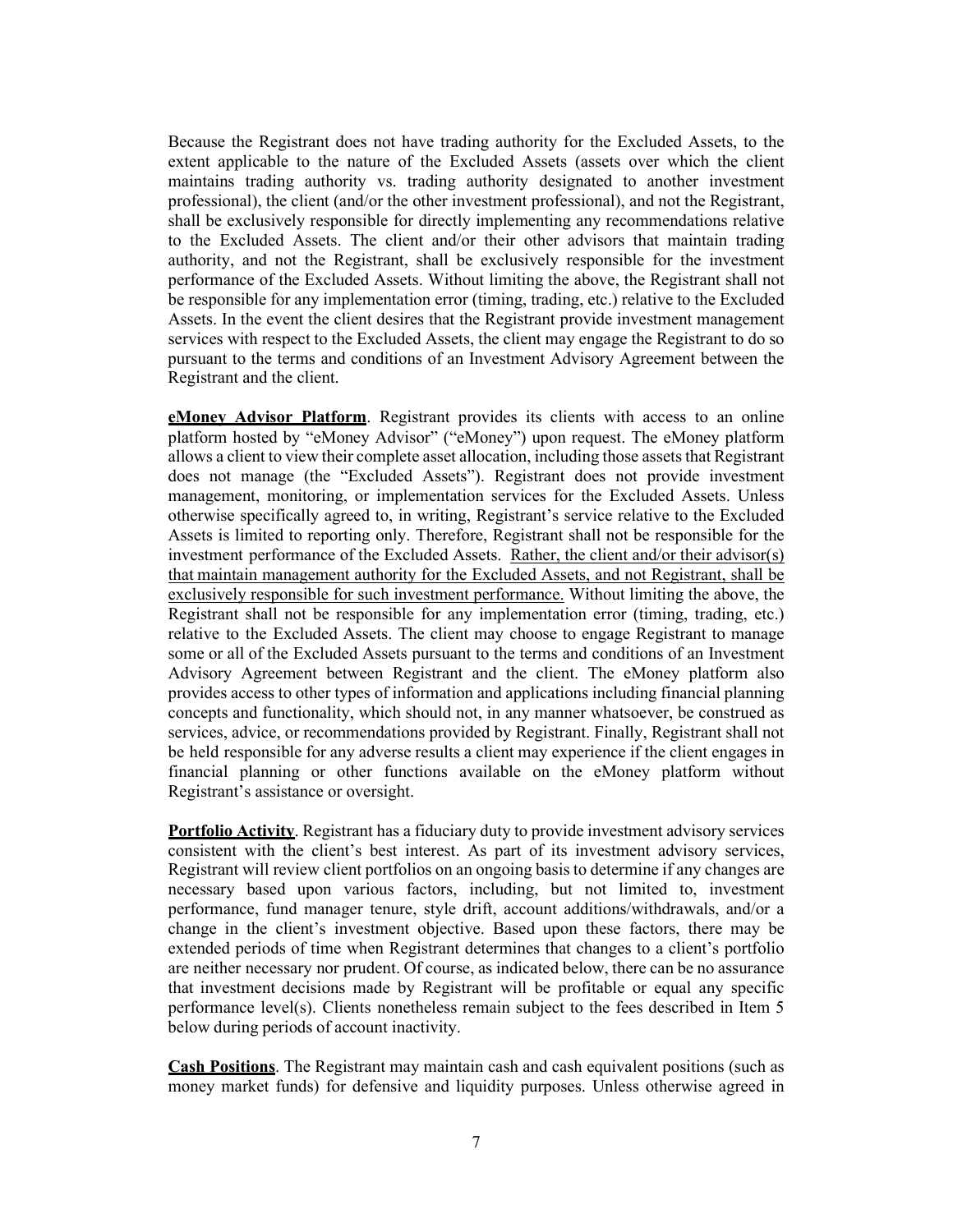writing, all cash and cash equivalent positions will be included as part of assets under management for purposes of calculating the Registrant's investment advisory fee.

**Client Obligations**. In performing its services, Registrant shall not be required to verify any information received from the client or from the client's other professionals, and is expressly authorized to rely thereon. Moreover, each client is advised that it remains their responsibility to promptly notify the Registrant if there is ever any change in their financial situation or investment objectives for the purpose of reviewing, evaluating or revising Registrant's previous recommendations and/or services.

**Disclosure Statement**. A copy of the Registrant's written Brochure as set forth on Part 2 of Form ADV shall be provided to each client prior to, or contemporaneously with, the execution of the *Investment Advisory Agreement*, *Retirement Plan Services Agreement* or *Financial Planning and Consulting Agreement*.

- C. The Registrant shall provide investment advisory services specific to the needs of each client. Prior to providing investment advisory services, an investment adviser representative will ascertain each client's investment objective(s). Thereafter, the Registrant shall allocate and/or recommend that the client allocate investment assets consistent with the designated investment objective(s). The client may, at any time, impose reasonable restrictions, in writing, on the Registrant's services.
- D.The Registrant does not participate in a wrap fee program.
- E. As of December 31, 2021, the Registrant had \$163,212,435 in assets under management, of which \$162,947,200 is managed on a discretionary basis and \$265,235 is managed on a non-discretionary basis.

#### <span id="page-7-0"></span>**Item 5 Fees and Compensation**

A.

#### **INVESTMENT MANAGEMENT SERVICES**

The Registrant provides discretionary investment advisory services on a *fee* basis. The Registrant's annual investment advisory fee shall vary from negotiable up to 2.00% of the total assets placed under the Registrant's management/advisement and shall be based upon various objective and subjective factors. These factors include, but are not limited to, the amount of the assets placed under the Registrant's management, the level and scope of the overall investment advisory services to be rendered and the complexity of the engagement.

Registrant's annual investment advisory fee shall include investment advisory services, and, to the extent specifically requested by the client, financial planning and consulting services. In the event that the client requires extraordinary planning and/or consultation services (to be determined in the sole discretion of the Registrant), the Registrant may determine to charge for such additional services, the dollar amount of which shall be set forth in a separate written notice to the client.

**Fee Differentials**. The Registrant shall price its services based upon various objective and subjective factors. As a result, the Registrant's clients could pay diverse fees based upon the market value of their assets, the complexity of the engagement, and the level and scope of the overall financial planning and/or consulting services to be rendered. The servicesto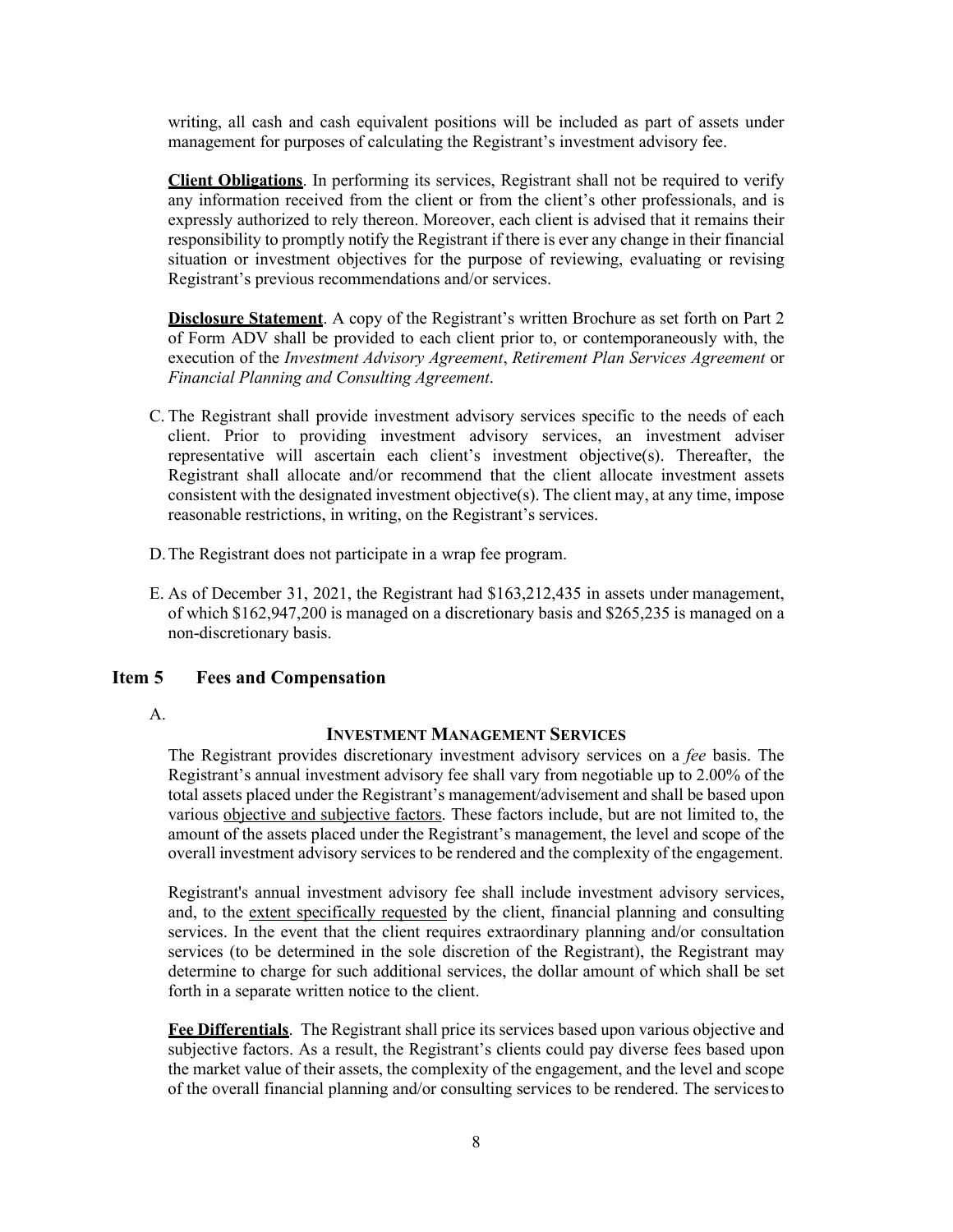be provided by the Registrant to any particular client could be available from other advisers at lower fees. All clients and prospective clients should be guided accordingly.

Conflict of Interest: Because Registrant's annual investment advisory fee is calculated as a percentage of client assets under management, the more assets clients have in their advisory account, the more clients will pay Registrant for its investment management services. Therefore, Registrant has an incentive to encourage clients to increase the assets maintained in accounts managed by Registrant, which creates a conflict of interest. Registrant addresses this conflict of interest by ensuring any such recommendations are in the best interest of its clients.

#### **RETIREMENT PLAN CONSULTING SERVICES**

The Registrant provides pension consulting services, in the capacity of a 3(21) and 3(38) advisor, pursuant to which it assists sponsors of self-directed retirement plans with the selection and/or monitoring of investment alternatives from which plan participants shall choose in self-directing the investments for their individual plan retirement accounts. The Registrant's annual fee for these services shall generally range from negotiable up to 1.00% of the total assets maintained within the plan.

#### **FINANCIAL PLANNING AND CONSULTING SERVICES (STAND-ALONE)**

The Registrant provides financial planning and/or consulting services (including investment and non-investment related matters, including estate planning, insurance planning, etc.) on a stand-alone fee basis. Registrant's planning and consulting fees are negotiable, but generally range from \$1,000 to \$15,000 on a fixed fee basis, and from \$200 to \$400 on an hourly rate basis, depending upon the level and scope of the service(s) required and the professional(s) rendering the service(s).

- B. Clients may elect to have the Registrant's advisory fees deducted from their custodial account. Both Registrant's Agreement and the custodial/clearing agreement mayauthorize the custodian to debit the account for the amount of the Registrant's investment advisory fee and to directly remit that management fee to the Registrant in compliance with regulatory procedures. In the limited event that the Registrant bills the client directly, payment is due upon receipt of the Registrant's invoice.
- C. As discussed below, unless the client directs otherwise or an individual client's circumstances require, the Registrant shall generally recommend that TD Ameritrade Institutional, a division of TD Ameritrade Inc., member FINRA/SIPC ("*TDAmeritrade*"), an independent and unaffiliated SEC-registered broker-dealer and FINRA member, serve as the broker-dealer/custodian for client investment management assets. Broker-dealers such as *TD Ameritrade* charge brokerage commissions and/ortransaction feesfor effecting certain securities transactions. Please see Item 12 of this brochure for additional information on Registrant's brokerage practices. In addition to Registrant's investment management fee, brokerage commissions and/or transaction fees, clients will also incur, relative to all mutual fund and exchange traded fund purchases, charges imposed at the fund level (e.g. management fees and other fund expenses). In the event that Registrant recommends that clients allocate a portion of investment assets to an Independent Manager, clients will also incur investment management fees charged by the designated Independent Manager. Such fees are exclusive of, and in addition to, Registrant's ongoing investment advisory fee, and subject to the terms and conditions of a separate agreement between the client and the Independent Manager(s).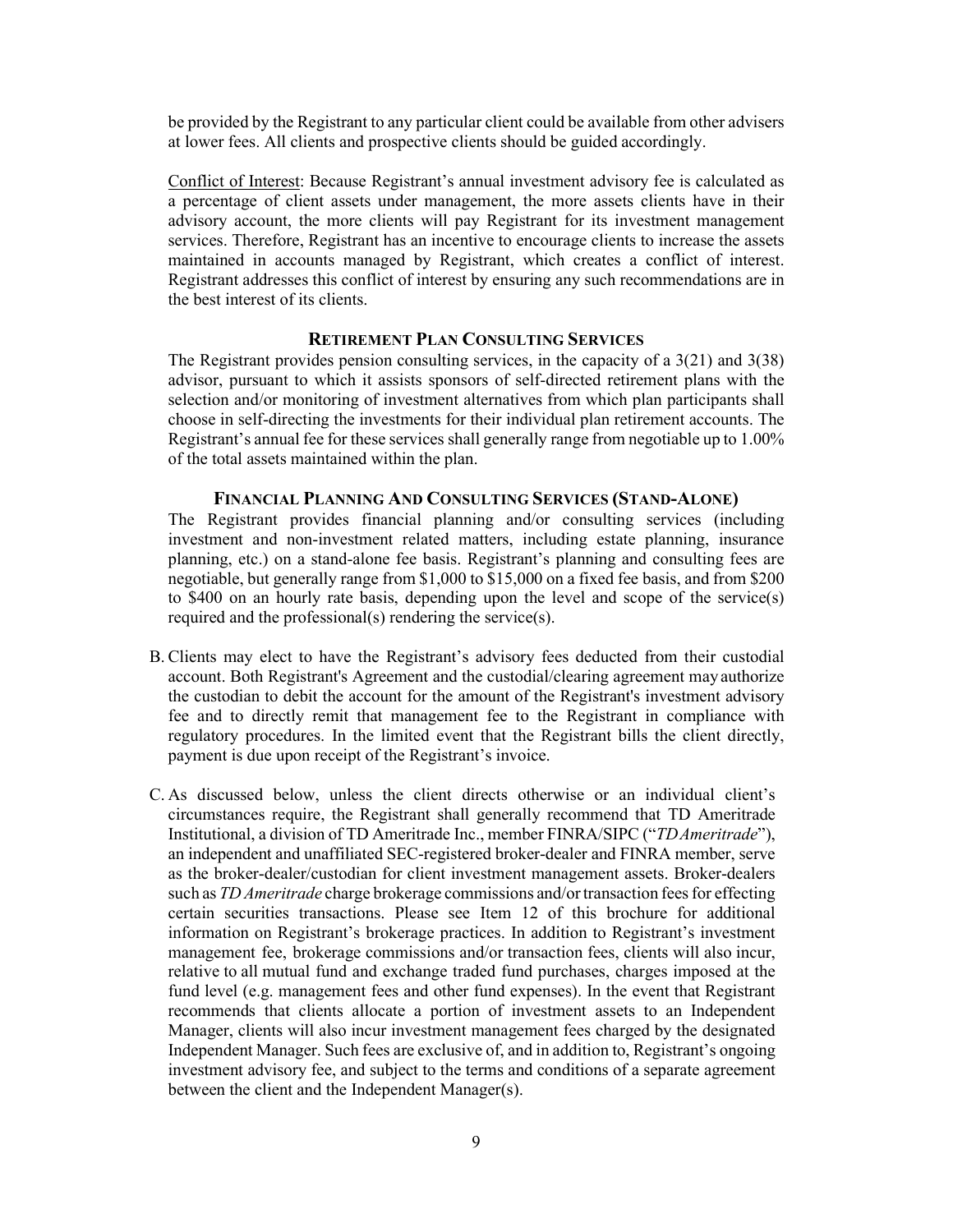D. The Registrant shall generally deduct fees and/or bill clients monthly in arrears, based upon the average daily balance of the client's assets under management during the preceding month. In the instance that the Registrant has been engaged to provide Retirement Plan Consulting Services, the Registrant shall deduct fees and/or bill clients quarterly in arrears, based upon the market value of the Plan assets as of the last business day of the current quarter.

The *Investment Advisory Agreement* between the Registrant and the client will continue in effect until terminated by either party by written notice in accordance with the terms of the *Investment Advisory Agreement*.

E. Neither the Registrant, nor its representatives, accepts compensation from the sale of securities or other investment product. The Registrant is separately licensed as an insurance agency. Furthermore, certain of the Registrant's supervised persons, in their individual capacities, are licensed insurance agents. The Registrant and/or its supervised persons may recommend the purchase of certain insurance-related products on a commission basis. Please see Items 4 and 10 for additional information regarding this conflict of interest, including how it is addressed.

#### <span id="page-9-0"></span>**Item 6 Performance-Based Fees and Side-by-Side Management**

Neither the Registrant nor any supervised person of the Registrant accepts performancebased fees.

#### <span id="page-9-1"></span>**Item 7 Types of Clients**

The Registrant's clients shall generally include individuals, business entities, trusts, estates and charitable organizations. The Registrant does not require a minimum asset level or impose a minimum annual fee for investment advisory services. The Registrant, in its sole discretion, may charge a lesser investment management fee based upon certain criteria (i.e. anticipated future earning capacity, anticipated future additional assets, dollar amount of assets to be managed, related accounts, account composition, negotiations with client, etc.).

#### <span id="page-9-2"></span>**Item 8 Methods of Analysis, Investment Strategies and Risk of Loss**

A.The Registrant may utilize the following methods of security analysis:

- Fundamental (analysis performed on historical and present data, with the goalof making financial forecasts)
- Technical (analysis performed on historical and present data, focusing on price and trade volume, to forecast the direction of prices)
- Cyclical (analysis performed on historical relationships between price and market trends, to forecast the direction of prices)

The Registrant may utilize the following investment strategies when implementing investment advice given to clients:

- Long Term Purchases (securities held at least a year)
- Short Term Purchases (securities sold within a year)
- Trading (securities sold within thirty (30) days)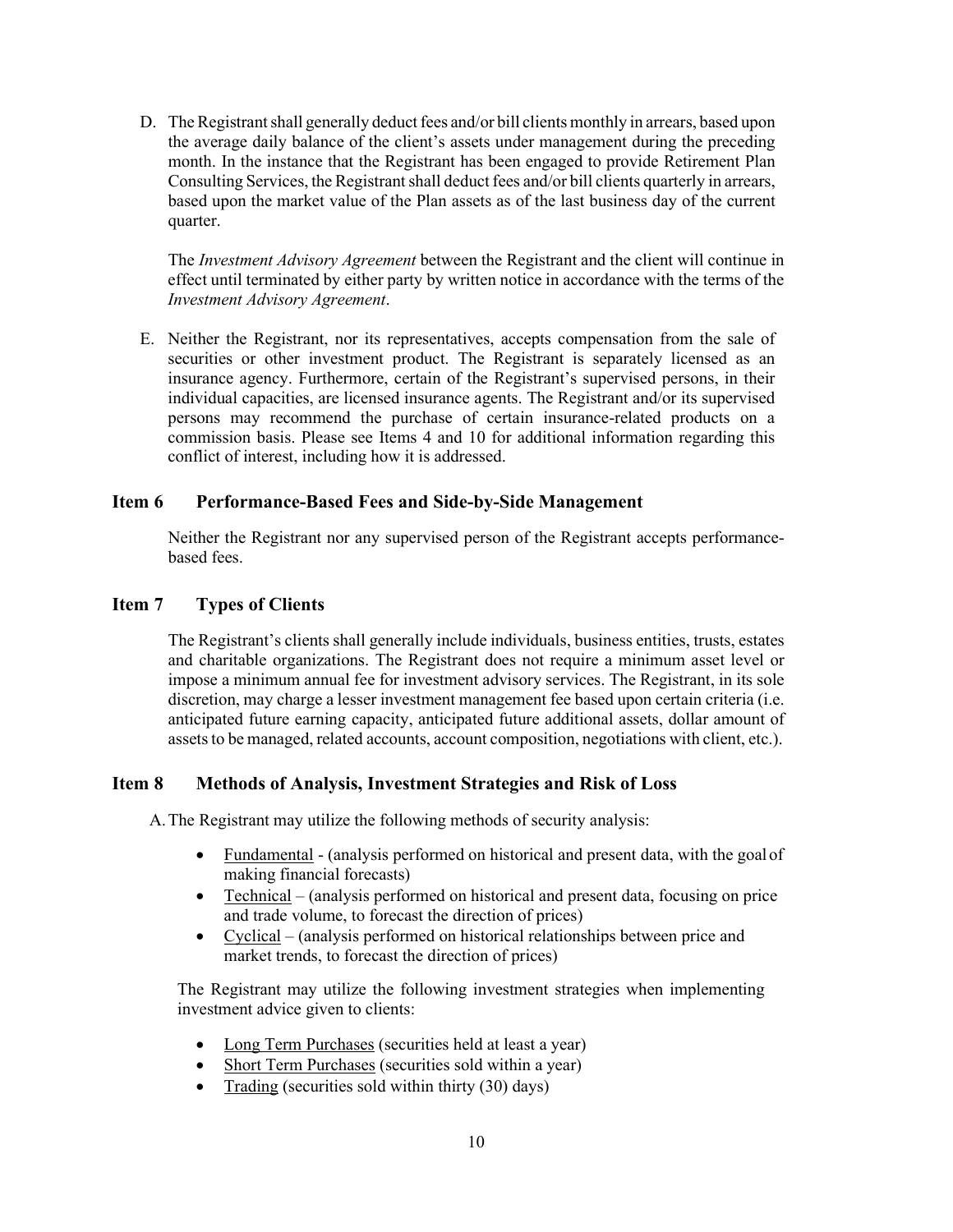**Investment Risk**. Different types of investments involve varying degrees of risk, and it should not be assumed that future performance of any specific investment or investment strategy (including the investments and/or investment strategies recommended or undertaken by the Registrant) will be profitable or equal any specific performance level(s). Investing in securities involves risk of loss that clients should be prepared to bear.

B. The Registrant's methods of analysis do not present any significant or unusual risks.

However, every method of analysis has its own inherent risks. To perform an accurate market analysis, the Registrant must have access to current/new market information. The Registrant has no control over the dissemination rate of market information; therefore, unbeknownst to the Registrant, certain analyses may be compiled with outdated market information, severely limiting the value of the Registrant's analysis. Furthermore, an accurate market analysis can only produce a forecast of the direction of market values. There can be no assurances that a forecasted change in market value will materialize into actionable and/or profitable investment opportunities.

The Registrant's primary investment strategies - Long Term Purchases and Short Term Purchases - are fundamental investment strategies. However, every investment strategy has its own inherent risks and limitations. For example, longer term investment strategies require a longer investment time period to allow for the strategy to potentially develop. Shorter term investment strategies require a shorter investment time period to potentially develop but, as a result of more frequent trading, may incur higher transactional costs when compared to a longer term investment strategy. Trading, an investment strategy that requires the purchase and sale of securities within a thirty (30) day investment time period, involves a very short investment time period but will incur higher transaction costs when compared to a short term investment strategy and substantially higher transaction costs than a longer term investment strategy.

All investments involve risk, including but not limited to the following:

- Market Risks. Markets can, as a whole, go up or down on various news releases or for no understandable reason at all. This sometimes means that the price of specific securities could go up or down without real reason and may take some time to recover any lost value. Adding additional securities does not help to minimize this risk since all securities may be affected by market fluctuations.
- Currency Risk. Overseas investments are subject to fluctuations in the value of the dollar against the currency of the investment's originating country. This is also referred to as exchange rate risk.
- Interest Rate Risk. Movements in interest rates may directly cause prices of fixed income securities fluctuate. For example, rising interest rates can cause "high quality, relatively safe" fixed income investments to lose principal value.
- Credit Risk. If debt obligations held by an account are downgraded by ratings agencies or go into default, or if management action, legislation or other government action reduces the ability of issuers to pay principal and interest when due, the value of those obligations may decline, and an account's value may be reduced. Because the ability of an issuer of a lower-rated or unrated obligation (including particularly "junk" or "high yield" bonds) to pay principal and interest when due is typically less certain than for an issuer of a higher-rated obligation,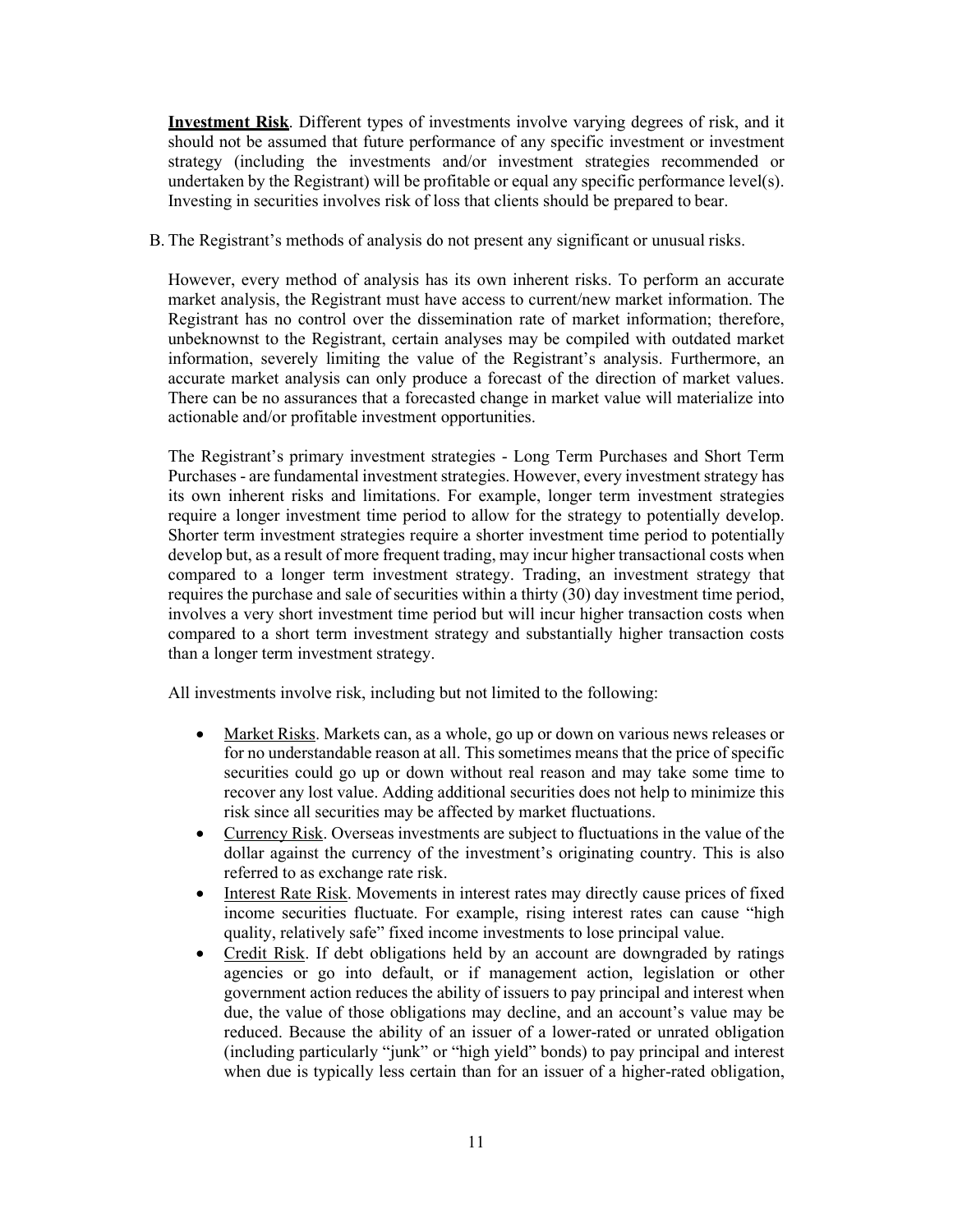lower rated and unrated obligations are generally more vulnerable than higherrated obligations to default, to ratings downgrades, and to liquidity risk.

- Purchasing Power Risk. Purchasing power risk is the risk that an investment's value will decline as the price of goods rises (inflation). The investment's value itself does not decline, but its relative value does. Inflation can happen for a variety of complex reasons, including a growing economy and a rising money supply.
- Liquidity Risk. Liquidity is the ability to readily convert an investment into cash. For example, Treasury Bills are highly liquid, while real estate properties are not. Some securities are highly liquid while others are highly illiquid. Illiquid investments carry more risk because it can be difficult to sell them.
- Political Risks. Most investments have a global component, even domestic stocks. Political events anywhere in the world may have unforeseen consequences to markets around the world.
- Regulatory Risk. Changes in laws and regulations from any government can change the value of a given company and its accompanying securities. Certain industries are more susceptible to government regulation. Changes in zoning, tax structure or laws impact the return on these investments.
- Risks Related to Investment Term. If the client requires a liquidation of their portfolio during a period in which the price of the security is low, the client will not realize as much value as they would have had the investment had the opportunity to regain its value, as investments frequently do, or had it been able to be reinvested in another security.
- Business Risk. Many investments contain interests in operating businesses. Business risks are risks are associated with a particular industry or a particular company within an industry. For example, oil-drilling companies depend on finding oil and then refining it, a lengthy process, before they can generate a profit. They carry a higher risk of profitability than an electric company, which generates its income from a steady stream of customers who buy electricity no matter what the economic environment is like.
- Financial Risk. Many investments contain interests in operating businesses. Excessive borrowing to finance a business' operations decreases the risk of profitability, because the company must meet the terms of its obligations in good times and bad. During periods of financial stress, the inability to meet loan obligations may result in bankruptcy and/or a declining market value.
- Default Risk. This risk pertains to the ability of a company to service their debt. Ratings provided by several rating services help to identify those companies with more risk. Obligations of the U.S. government are said to be free of default risk.
- Large-Cap Stock Risk. Investment strategies focusing on large-cap companies may underperform other equity investment strategies as large cap companies may not experience sustained periods of growth in the mature product markets in which they operate.
- Small/Mid-Cap Stock Risk. Investment strategies focusing on small- and mid-cap stocks involve more risk than strategies focused on larger more established companies because small- and mid-cap companies may have smaller revenue, narrower product lines, less management depth, small market share, fewer financial resources and less competitive strength.
- Fixed-Income Market Risk. Economic and other market developments can adversely affect fixed-income securities markets in Canada, the United States, Europe and elsewhere. At times, participants in debt securities markets may develop concerns about the ability of certain issuers to make timely principal and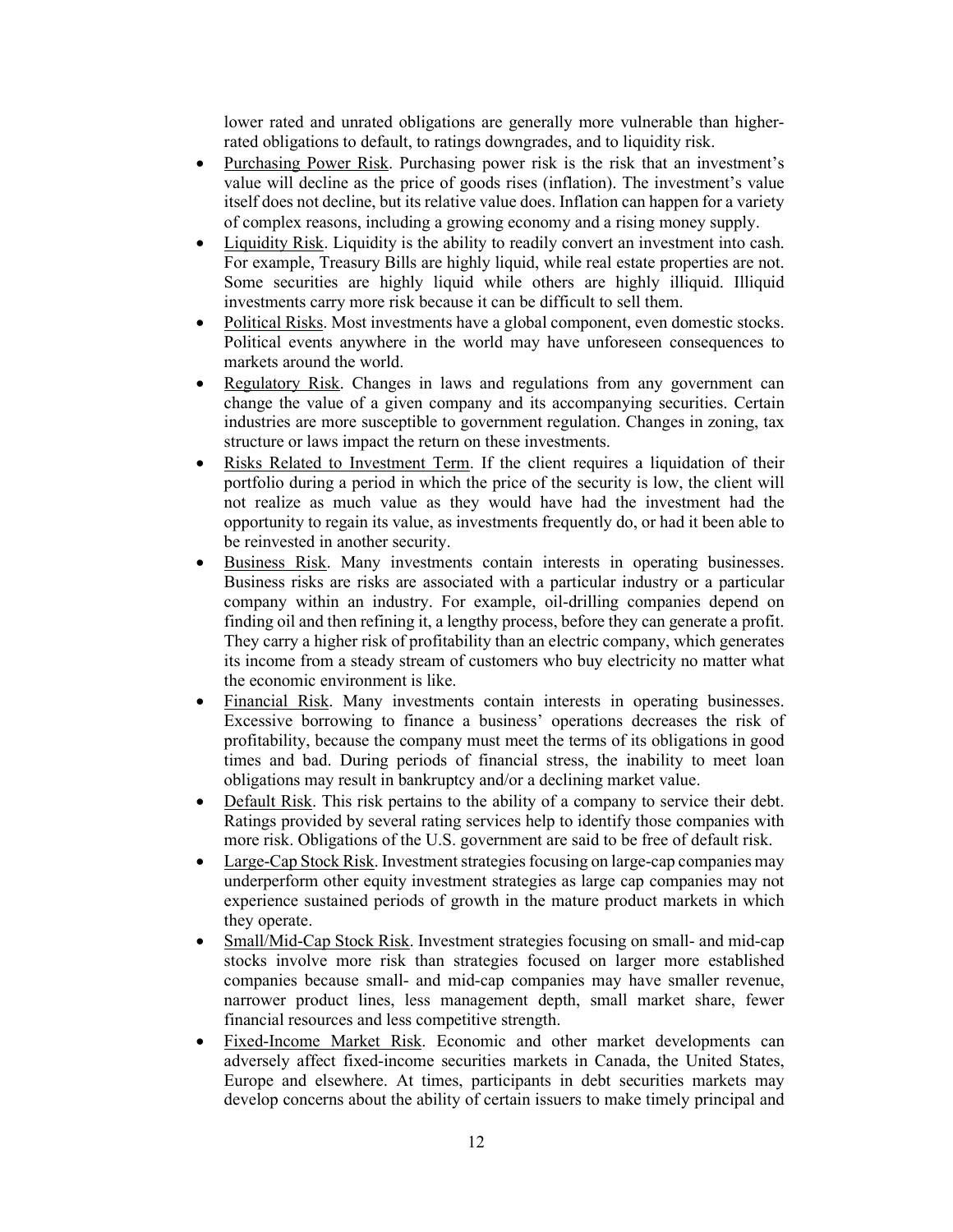interest payments, or they may develop concerns about the ability of financial institutions that make markets in certain debt securities to facilitate an orderly market which may cause increased volatility in those debt securities and/or markets.

- Risks of Investment in Futures, Options and Derivatives. Such strategies present unique risks. For example, should interest or exchange rates or the prices of securities or financial indices move in an unexpected manner, Registrant may not achieve the desired benefits of the futures, options and derivatives or may realize losses. Thus, the client would be in a worse position than if such strategies had not been used. In addition, the correlation between movements in the price of the securities and securities hedged or used for cover will not be perfect and could produce unanticipated losses.
- ETF Risk. The returns from the types of securities in which an ETF invests may underperform returns from the various general securities markets or different asset classes. The securities in the underlying indexes (the "Underlying Indexes") may underperform fixed-income investments and stock market investments that track other markets, segments and sectors. Different types of securities tend to go through cycles of out-performance and underperformance in comparison to the general securities markets.
- C. Currently, the Registrant primarily allocates client investment assets among various mutual funds and exchange traded funds ("ETFs"), individual equities (stocks) and debt instruments (bonds), on a discretionary basis in accordance with the client's designated investment objective(s).

The Registrant may also allocate investment management assets of its client accounts, on a discretionary basis, among one or more of its asset allocation models described below. Registrant's asset allocation model administration has been designed to comply with the requirements of Rule 3a-4 of the Investment Company Act of 1940. Rule 3a-4 provides similarly managed investment programs with a non-exclusive safe harbor from the definition of an investment company. In accordance with Rule 3a-4, the following disclosure is applicable to Registrant's management of client assets asset allocation models:

1. Initial Interview – at the opening of the account, the Registrant, through its designated representatives, shall obtain from the client information sufficient to determine the client's financial situation and investment objectives;

2. Individual Treatment - the account is managed on the basis of the client's financial situation and investment objectives;

3. Quarterly Notice – at least quarterly the Registrant shall notify the client to advise the Registrant whether the client's financial situation or investment objectives have changed, or if the client wants to impose and/or modify any reasonable restrictions on the management of the account;

4. Annual Contact – at least annually, the Registrant shall contact the client to determine whether the client's financial situation or investment objectives have changed, or if the client wants to impose and/or modify any reasonable restrictions on the management of the account;

5. Consultation Available – the Registrant shall be reasonably available to consult with the client relative to the status of the account;

6. Quarterly Report – the client shall be provided with a quarterly report for the account for the preceding period;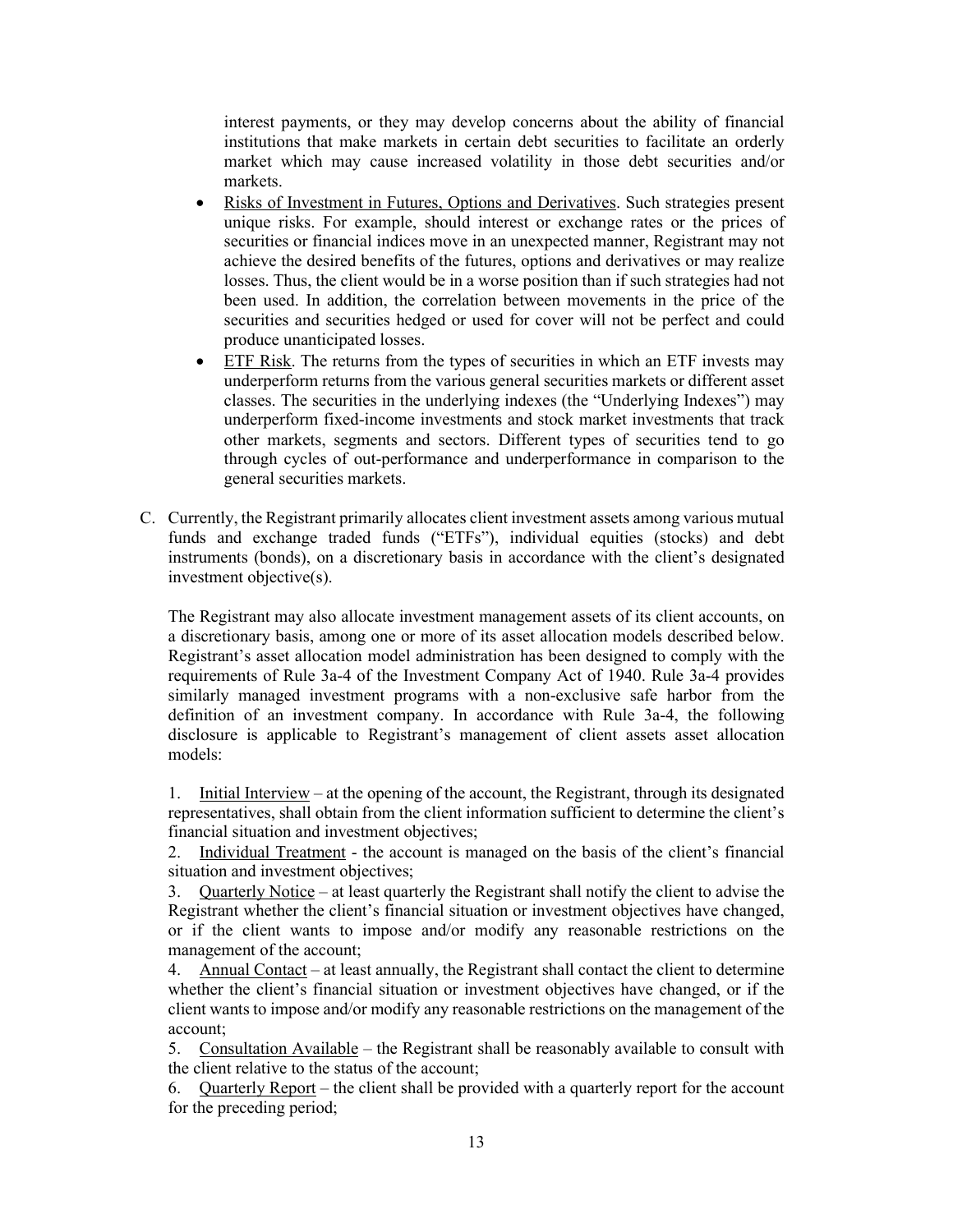7. Ability to Impose Restrictions – the client shall have the ability to impose reasonable restrictions on the management of the account, including the ability to instruct the Registrant not to purchase certain securities;

8. No Pooling – the client's beneficial interest in a security does notrepresent an undivided interest in all the securities held by the custodian, but rather represents a direct and beneficial interest in the securities which comprise the account;

9. Separate Account - a separate account is maintained for the client with the Custodian; 10. Ownership – each client retains indicia of ownership of the account (e.g. right to withdraw securities or cash, exercise or delegate proxy voting, and receive transaction confirmations).

The Registrant believes that its annual investment management fee is reasonable in relation to: (1) the advisory services provided under the *Investment Advisory Agreement*; and (2) the fees charged by other investment advisers offering similar services/programs. However, Registrant's annual investment advisory fee may be higher than that charged by other investment advisers offering similar services/programs. In addition to Registrant's annual investment management fee, the client will also incur charges imposed directly at the mutual and exchange traded fund level (e.g., management fees and other fund expenses).

Registrant's investment programs may involve above-average portfolio turnover which could negatively impact upon the net after-tax gain experienced by an individual client in a taxable account.

#### <span id="page-13-0"></span>**Item 9 Disciplinary Information**

Neither the Registrant nor any of its supervised persons have been the subject of a disciplinary action.

#### <span id="page-13-1"></span>**Item 10 Other Financial Industry Activities and Affiliations**

- A. Neither the Registrant, nor its representatives, are registered or have an application pending to register, as a broker-dealer or a registered representative of a broker-dealer.
- B. Neither the Registrant, nor its representatives, are registered or have an application pending to register, as a futures commission merchant, commodity pool operator, a commodity trading advisor, or a representative of the foregoing.
- C. Neither Registrant, nor its representatives have any relationships or arrangements that are considered material to our business or our clients, or that involve any material conflicts of interest, with any broker-dealer, municipal securities dealer, government securities dealer or broker, investment company or other pooled investment vehicle, other investment adviser or financial planners, futures commission merchant, commodity pool operator, commodity trading advisor, banking or thrift institution, accountant or accounting firm, lawyer or law firm, insurance company or agency, pension consultant, real estate broker or dealer, or sponsor or syndicator of limited partnerships, other than as disclosed herein.

**Licensed Insurance Agency/Agents**. The Registrant isseparately licensed as an insurance agency. Furthermore, certain of the Registrant's supervised persons, in their individual capacities, are licensed insurance agents. As referenced in Item 4.B above, the Registrant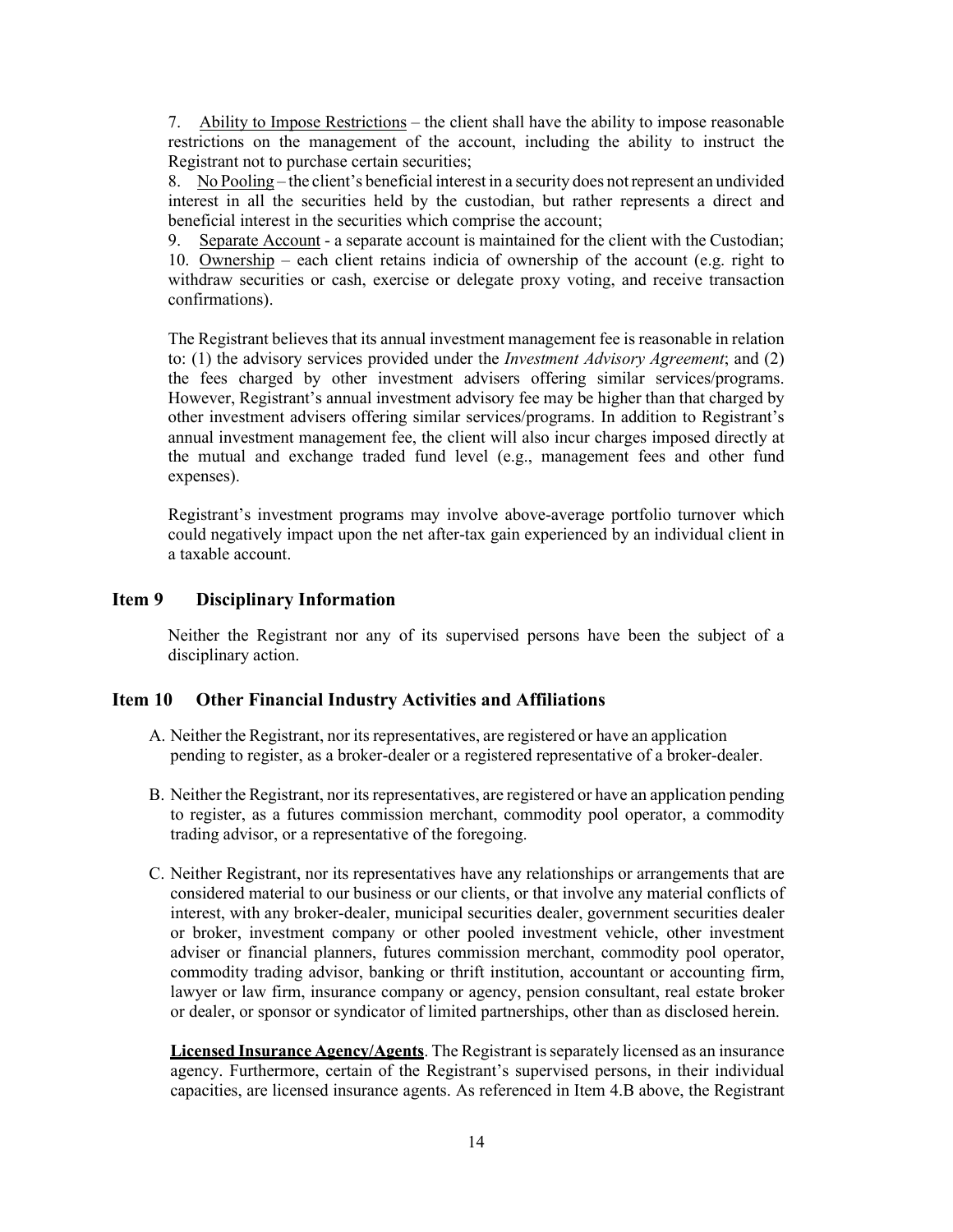and/or its supervised persons may recommend the purchase of certain insurance-related products on a commission basis.

**Conflict of Interest**: The recommendation by supervised persons of the Registrant that a client purchase an insurance commission product presents a conflict of interest, as the receipt of commissions provides an incentive to recommend insurance products based on commissions to be received, rather than on a particular client's need. Registrant addresses this conflict of interest by requiring all supervised persons who are licensed to offer insurance products to clients to assure that the issuing insurer reviews the potential sale of any products for the purpose of determining adherence to applicable insurance suitability standards, requiring all supervised persons to seek prior approval of any outside employment activity so that it may ensure that any conflicts of interest in such activities are properly disclosed and fully disclosing to a client when a particular transaction will result in the receipt of commissions or other associated fees. No client is under any obligation to purchase any commission products from supervised persons of the Registrant or through the Registrant in its capacity as a licensed insurance agency. Clients are reminded that they may purchase insurance products recommended by Registrant or its supervised persons through other, non- affiliated insurance agencies and/or agents. The Registrant's Chief Compliance Officer, Courtney Gooding, remains available to address any questions that a client or prospective client may have regarding the above conflict of interest.

D.The Registrant does not recommend or select other investment advisors for its clients for which it receives a fee. The Registration may recommend unaffiliated independent investment managers ("Independent Manager(s)") to manage a portion of a client's investment assets in accordance with the client's designated investment objective(s). Registrant has a conflict of interest in that it will only use or recommend Independent Managers that have a relationship with Registrant and have met the conditions of its due diligence review. There may be other Independent Managers that may be suitable that Registrant does not have a relationship with or that may be more or less costly. To address this conflict, Registrant considers the best interests of clients in recommending Independent Managers. Clients are under no obligation to utilize the services of the Independent Managers recommended by Registrant. No guarantees can be made that client's financial goals or objectives will be achieved. Further, no guarantees of performance can be offered.

#### <span id="page-14-0"></span>**Item 11 Code of Ethics, Participation or Interest in Client Transactions and Personal Trading**

A. The Registrant maintains an investment policy relative to personal securities transactions. This investment policy is part of Registrant's overall Code of Ethics, which serves to establish a standard of business conduct for all of Registrant's Representatives that is based upon fundamental principles of openness, integrity, honesty and trust, a copy of which is available upon request.

In accordance with Section 204A of the Investment Advisers Act of 1940, the Registrant also maintains and enforces written policies reasonably designed to prevent the misuse of material non-public information by the Registrant or any person associated with the Registrant.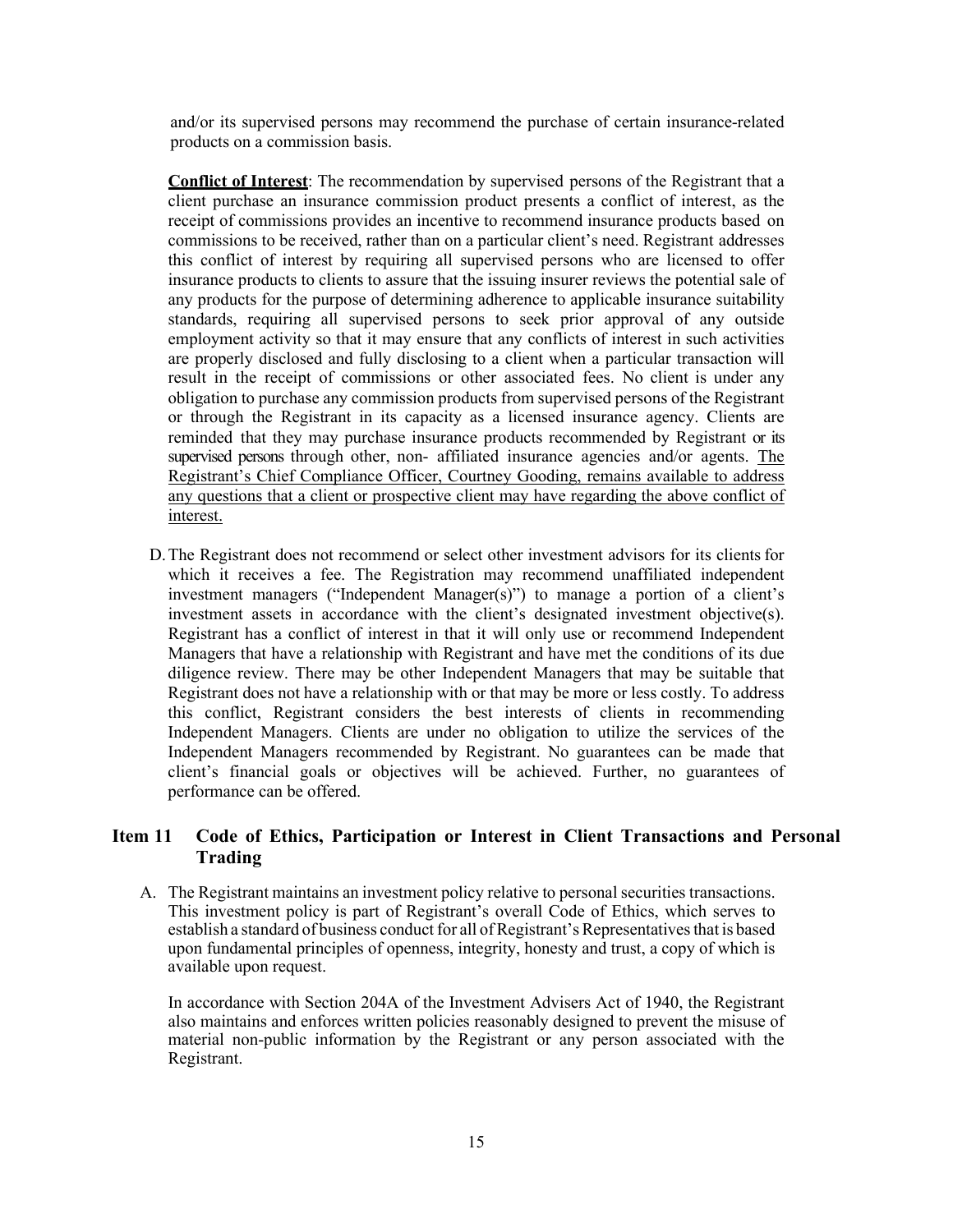- B. Neither the Registrant nor any related person of Registrant recommends, buys, or sells for client accounts, securities in which the Registrant or any related person of Registrant has a material financial interest.
- C. The Registrant and/or representatives of the Registrant may buy or sell securities that are also recommended to clients. This practice may create a situation where the Registrant and/or representatives of the Registrant are in a position to materially benefit from the sale or purchase of those securities. Therefore, this situation creates a conflict of interest. Practices such as "scalping" (i.e., a practice whereby the owner of shares of a security recommends that security for investment and then immediately sells it at a profit upon the rise in the market price which follows the recommendation) could take place if the Registrant did not have adequate policies in place to detect such activities. In addition, this requirement can help detect insider trading, "front-running" (i.e., personal trades executed prior to those of the Registrant's clients) and other potentially abusive practices.

The Registrant mitigates the above conflicts of interest by having a personal securities transaction policy in place to monitor the personal securities transactions and securities holdings of each of the Registrant's "Access Persons." The Registrant's securities transaction policy requires that Access Person of the Registrant must provide the Chief Compliance Officer or his/her designee with a written report of their current securities holdings within ten (10) days after becoming an Access Person. Additionally, each Access Person must provide the Chief Compliance Officer or his/her designee with a written report of the Access Person's current securities holdings at least once each twelve (12) month period thereafter on a date the Registrant selects; provided, however that at any time that the Registrant has only one Access Person, he or she shall not be required to submit any securities report described above.

D.The Registrant and/or representatives of the Registrant *may* buy or sell securities, at or around the same time as those securities are recommended to clients. This practicecreates a situation where the Registrant and/or representatives of the Registrant are in a position to materially benefit from the sale or purchase of those securities. Therefore, this situation creates a conflict of interest. As indicated above in Item 11C, the Registrant has a personal securities transaction policy in place to monitor the personal securities transaction and securities holdings of each of Registrant's Access Persons.

#### <span id="page-15-0"></span>**Item 12 Brokerage Practices**

- A.In the event that the client requests that the Registrant recommend a brokerdealer/custodian for execution and/or custodial services (exclusive of those clients that may direct the Registrant to use a specific broker-dealer/custodian), Registrant generally recommendsthat investment management accounts bemaintained at *TD Ameritrade*. Prior to engaging Registrant to provide investment management services, the client will be required to enter into a formal *Investment Advisory Agreement* with Registrant setting forth the terms and conditions under which Registrant shall manage the client's assets, and a separate custodial/clearing agreement with each designated broker-dealer/ custodian.
- B. Factors that the Registrant considers in recommending *TD Ameritrade* (or any other broker-dealer/custodian to clients) include historical relationship with the Registrant, financial strength, reputation, execution capabilities, pricing, research, and service. Although the commissions and/or transaction fees paid by Registrant's clients shall comply with the Registrant's duty to seek best execution, a client may pay a commission that is higher than another qualified broker-dealer might charge to effect the same transaction where the Registrant determines, in good faith, that the commission/transaction fee is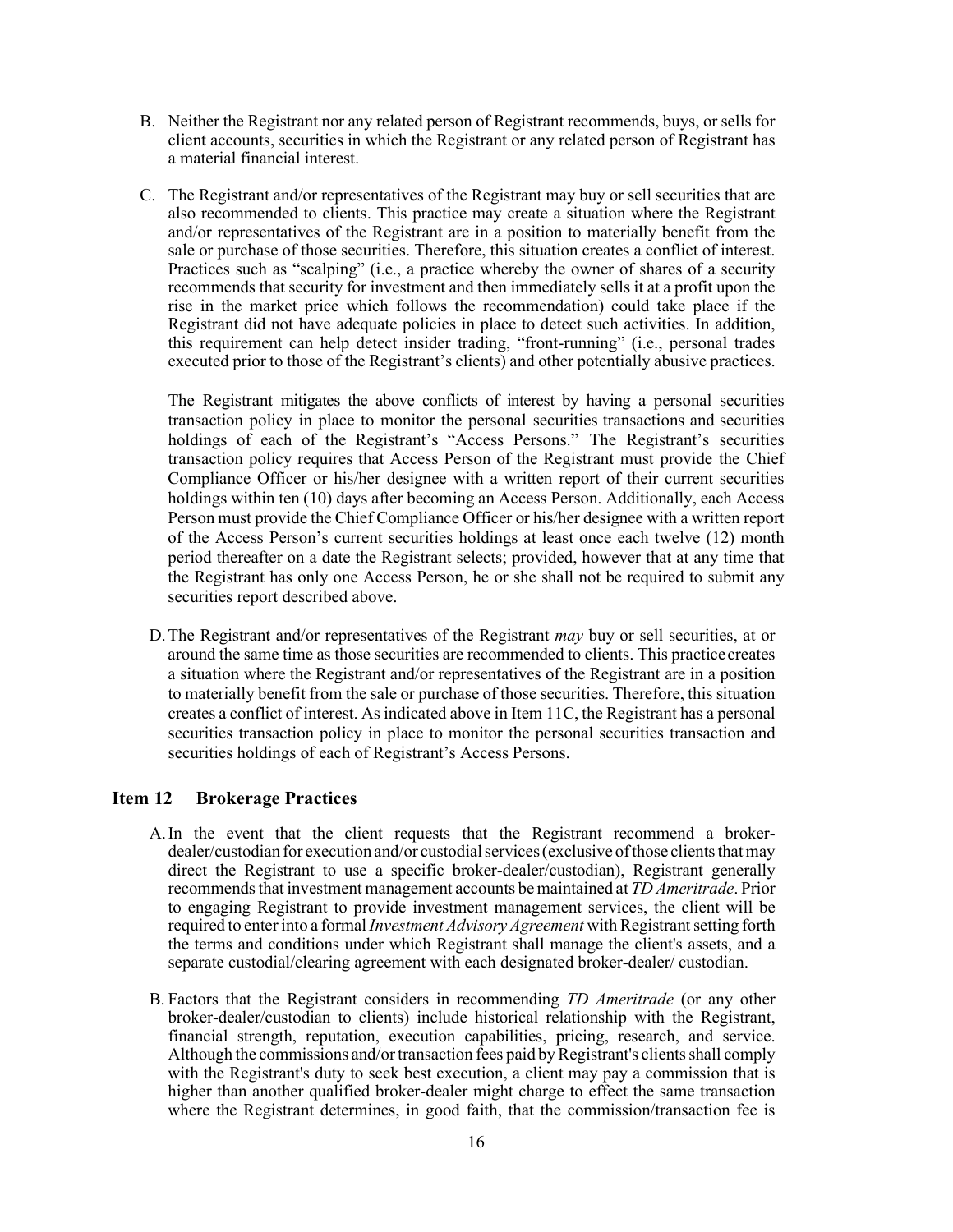reasonable. In seeking best execution, the determinative factor is not the lowest possible cost, but whether the transaction represents the best qualitative execution, taking into consideration the full range of broker-dealer services, including the value of research provided, execution capability, commission rates, and responsiveness. Accordingly, although Registrant will seek competitive rates, it may not necessarily obtain the lowest possible commission rates for client account transactions. The brokerage commissions or transaction fees charged by the designated broker-dealer/custodian are exclusive of, and in addition to, Registrant's investment management fee. The Registrant's best execution responsibility is qualified if securities that it purchases for client accounts are mutual funds that trade at net asset value as determined at the daily market close.

#### 1. Research and Additional Benefits

Although not a material consideration when determining whether to recommend that a client utilize the services of a particular broker-dealer/custodian, Registrant receives from *TD Ameritrade* (or another broker-dealer/custodian, investment platform, unaffiliated investment manager, vendor, unaffiliated product/fund sponsor, or vendor) support services and/or products, certain of which assist the Registrant to better monitor and service client accounts maintained at such institutions. Included within the support services that may be obtained by the Registrant may be investment-related research, pricing information and market data, software and other technology that provide access to client account data, compliance and/or practice management-related publications, discounted or gratis consulting services, discounted and/or gratis attendance at conferences, meetings, and other educational and/or social events, marketing support, computer hardware and/or software and/or other products used by Registrant in furtherance of its investment advisory business operations.

As indicated above, certain of the support services and/or products that *may* be received may assist the Registrant in managing and administering client accounts. Others do not directly provide such assistance, but rather assist the Registrant to manage and further develop its business enterprise.

Registrant does not have to pay the broker-dealer for these services and no client is charged for these services. Therefore, Registrant receives a benefit. This presents a conflict of interest, as Registrant has an incentive to recommend the broker-dealer because of its existing relationship and the benefits it receives, rather than on the client's interest in receiving most favorable execution. Registrant addresses this conflict of interest by ensuring any such recommendations are in the best interests of its clients and through its best execution review. There is no corresponding commitment made by the Registrant to *TD Ameritrade* or any other entity to invest any specific amount or percentage of client assets in any specific mutual funds, securities or other investment products as a result of the above arrangement.

**Transition Support**. To assist the Registrant with its transition to *TD Ameritrade* in 2019, *TD Ameritrade* provided additional economic benefits ("Transition Support") to assist the Registrant in its business. *TD Ameritrade* has provided the Transition Support with the expectation that the Registrant would recommend and ultimately transfer a significant portion of its advisory business to *TD Ameritrade* for custodial services. The Transition Support, in part, is also intended to offset client account close out fees. The Registrant has no expectation that any additional Transition Support will be offered by *TD Ameritrade* again upon completion of the initial transfer. *TD Ameritrade*  offered to provide the Transition Support to Registrant in its sole discretion and at its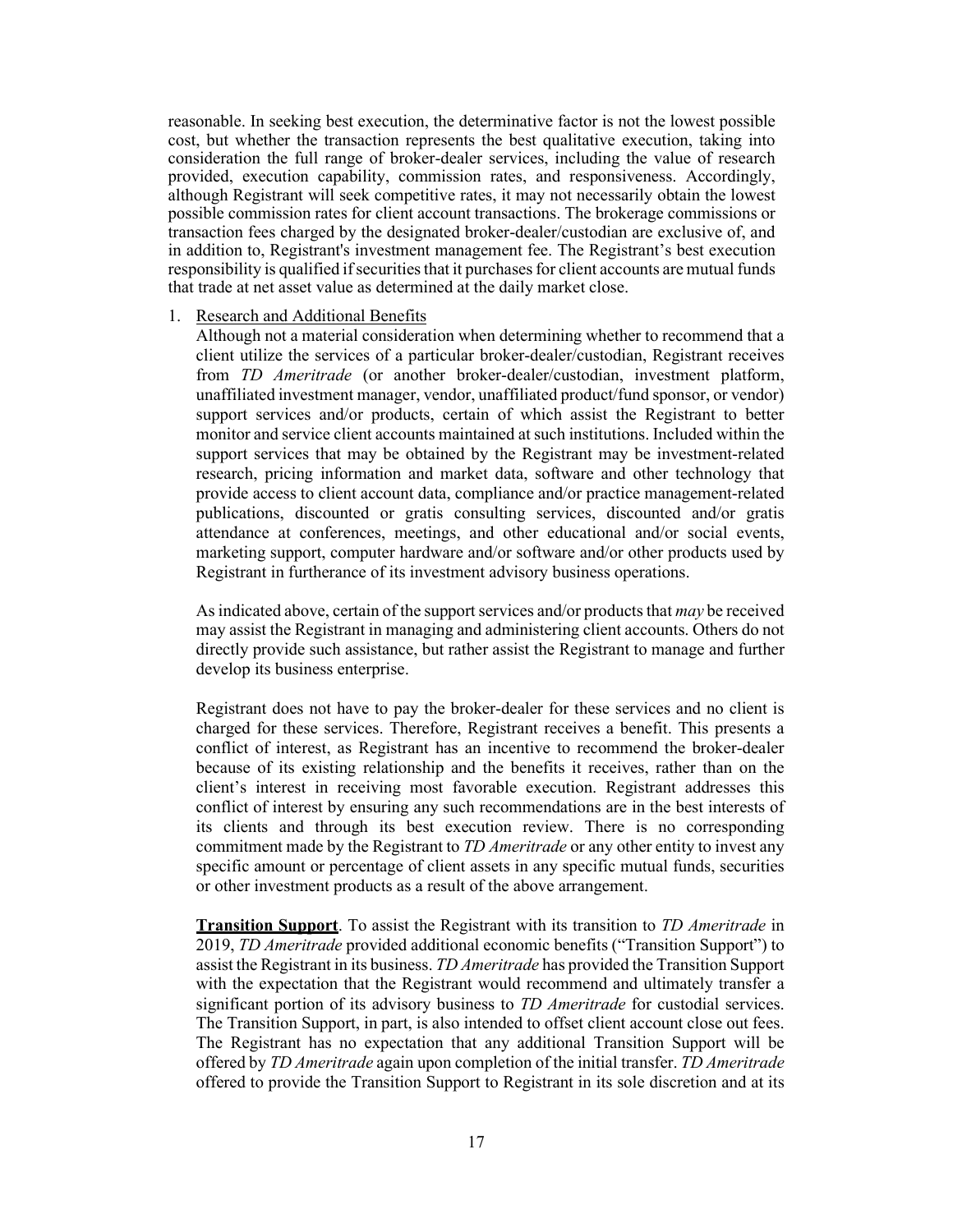own expense, and neither the Registrant nor its clients pay/paid any additional fees to *TD Ameritrade* as a result of the Transition Support received by Registrant.

**TD Ameritrade Institutional**. Registrant participates in the Institutional Advisor Program (the "*TD Program*") offered by TD Ameritrade Institutional, which is a division of *TD Ameritrade*. *TD Ameritrade* offers to independent investment advisors services which include custody of securities, trade execution, clearance and settlement of transactions. Registrant receives some benefits from *TD Ameritrade* through its participation in the *TD Program* (please see the disclosure under Item 14 below).

The Registrant's Chief Compliance Officer, Courtney Gooding, remains available to address any questions that a client or prospective client may have regarding the above arrangement and any corresponding conflict of interest such arrangement creates.

**Advisors Private Wealth Trust Program**. Registrant participates in the Advisors Private Wealth Trust Program (the "*APWT Program*"), which is *TD Ameritrade*'s corporate trustee program for personal trusts. The *APWT Program* provides current and successor corporate trustee appointment services to clients with estates over \$1 million. Registrant typically recommends the *APWT Program* to eligible clients who request trustee services, as it does not provide any such services itself. Custody of trust assets in the *APWT Program* are maintained with *TD Ameritrade*. Registrant does not receive any compensation from *TD Ameritrade* for this recommendation, and clients are under no obligation to engage the services of the *APWT Program*.

- 2. The Registrant does not receive referrals from broker-dealers.
- 3. The Registrant does not generally accept directed brokerage arrangements (when a client requires that account transactions be effected through a specific broker-dealer). In such client directed arrangements, the client will negotiate terms and arrangements for their account with that broker-dealer, and Registrant will not seek better execution services or prices from other broker-dealers or be able to "batch" the client's transactions for execution through other broker-dealers with orders for other accounts managed by Registrant. As a result, client may pay higher commissions or other transaction costs or greater spreads, or receive less favorable net prices, on transactions for the account than would otherwise be the case.

In the event that the client directs Registrant to effect securities transactions for the client's accounts through a specific broker-dealer, the client correspondingly acknowledges that such direction may cause the accounts to incur higher commissions or transaction costs than the accounts would otherwise incur had the client determined to effect account transactions through alternative clearing arrangements that may be available through Registrant. Higher transaction costs adversely impact account performance.

Transactions for directed accounts will generally be executed following the execution of portfolio transactions for non-directed accounts

The Registrant's Chief Compliance Officer, Courtney Gooding, remains available to address any questions that a client or prospective client may have regarding the above arrangement.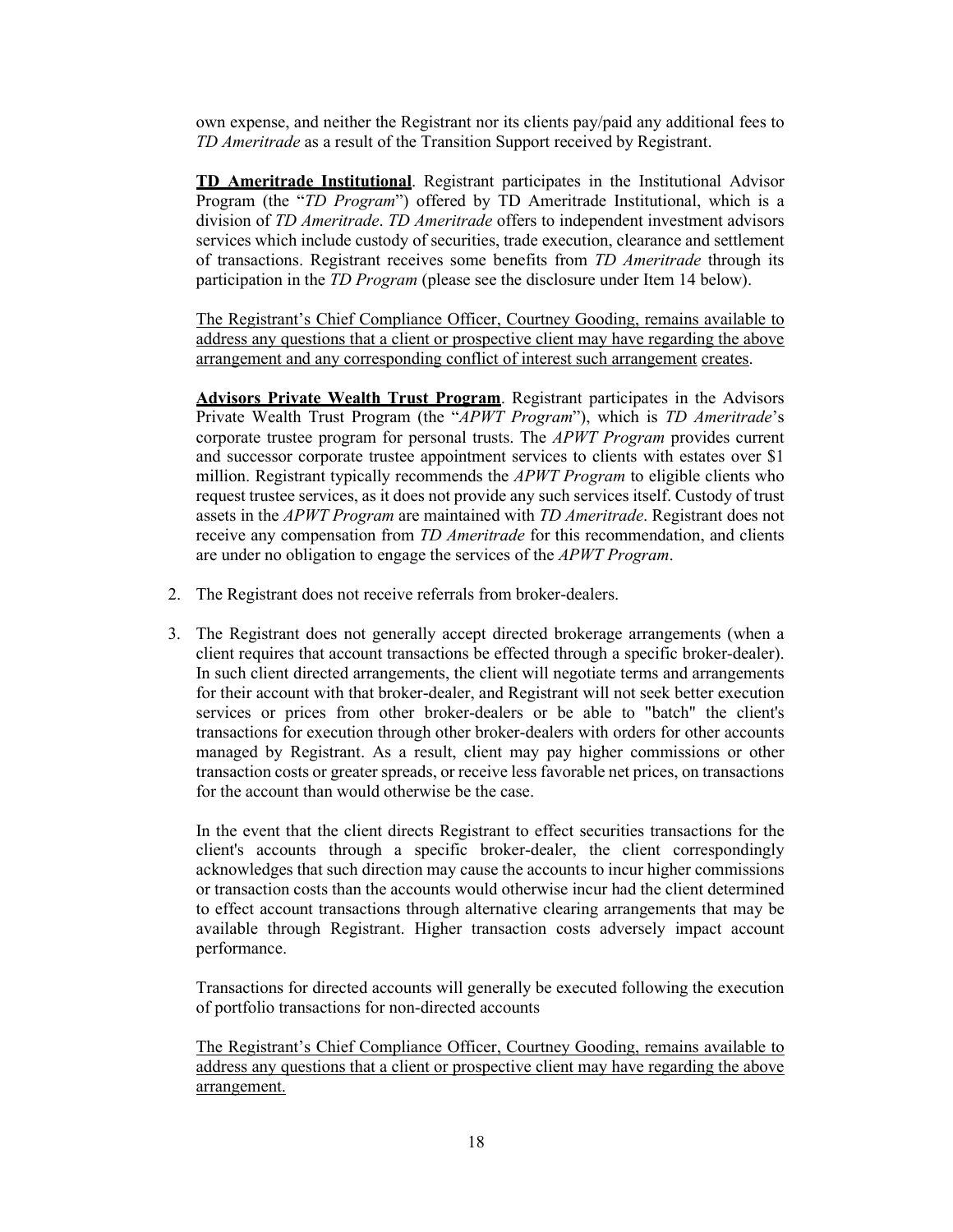C. To the extent that the Registrant provides investment management services to its clients, the transactions for each client account generally will be effected independently, unless the Registrant decides to purchase or sell the same securities for several clients at approximately the same time. The Registrant may (but is not obligated to) combine or "bunch" such orders to seek best execution, to negotiate more favorable commission rates or to allocate equitably among the Registrant's clients differences in prices and commissions or other transaction costs that might have been obtained had such orders been placed independently. Under this procedure, transactions will be averaged as to price and will be allocated among clients in proportion to the purchase and sale orders placed for each client account on any given day. The Registrant shall not receive any additional compensation or remuneration as a result of such aggregation.

#### <span id="page-18-0"></span>**Item 13 Review of Accounts**

- A.For those clients to whom Registrant provides investment supervisory services, account reviews are conducted on a periodic basis by the Registrant's Principal, at least annually. All investment supervisory clients are advised that it remains their responsibility to advise the Registrant of any changes in their investment objectives and/or financial situation. All clients (in person or via telephone) are encouraged to review financial planning issues (to the extent applicable), investment objectives and account performance with the Registrant on an annual basis.
- B. The Registrant may conduct account reviews on an other than periodic basis upon the occurrence of a triggering event, such as a change in client investment objectives and/or financial situation, market corrections and client request.
- C. Clients are provided, at least quarterly, with written transaction confirmation notices and regular written summary account statements directly from the broker-dealer/custodian and/or program sponsor for the client accounts. The Registrant may also provide a written periodic report summarizing account activity and performance. Clients are encouraged to compare the information on any such reports prepared by Registrant against the information in the statements provided directly from the account custodian and alert Registrant of any discrepancies.

#### <span id="page-18-1"></span>**Item 14 Client Referrals and Other Compensation**

A.As referenced in Item 12.A.1 above, participates in TD Ameritrade's institutional customer program and Registrant may recommend TD Ameritrade to clients for custody and brokerage services.

There is no direct link between Registrant's participation in the *TD Program* and the investment advice it gives to its clients, although Registrant receives economic benefits through its participation in the *TD Program* that are typically not available to *TD Ameritrade* retail investors. These benefits include the following products and services (provided without cost or at a discount): receipt of duplicate client statements and confirmations; research related products and tools; consulting services; access to a trading desk serving Registrant participants; access to block trading (which provides the ability to aggregate securities transactions for execution and then allocate the appropriate shares to client accounts); the ability to have advisory fees deducted directly from client accounts; access to an electronic communications network for client order entry and account information; access to mutual funds with no transaction fees and to certain institutional money managers; and discounts on compliance, marketing, research, technology, and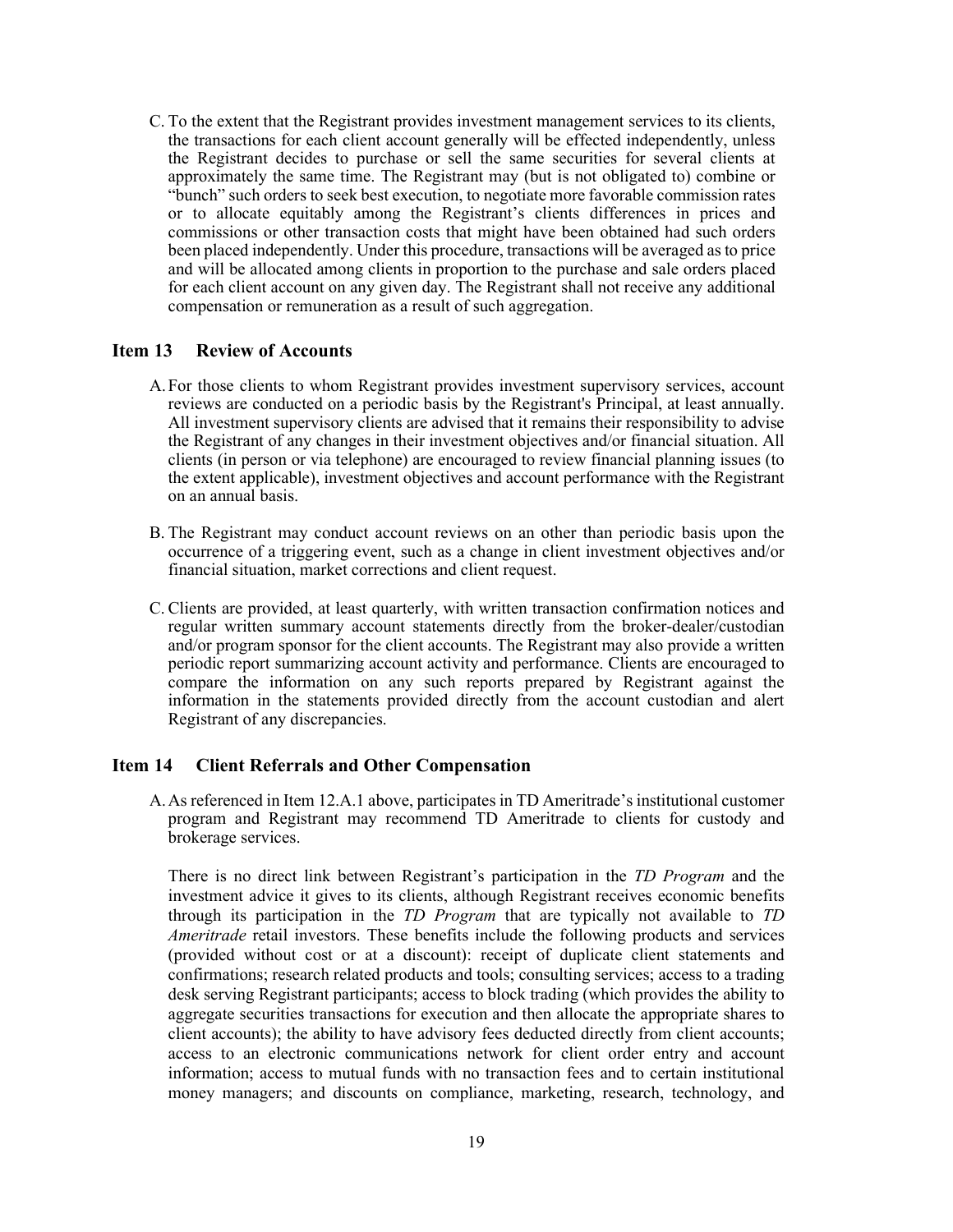practice management products or services provided to Registrant by third party vendors. *TD Ameritrade* may also have paid for business consulting and professional services received by Registrant's related persons. Some of the products and services made available by *TD Ameritrade* through the program may benefit Registrant but may not benefit its client accounts. These products or services may assist Registrant in managing and administering client accounts, including accounts not maintained at *TD Ameritrade*.Other services made available by *TD Ameritrade* are intended to help Registrant manage and further develop its business enterprise. The benefits received by Registrant or its personnel through participation in the program do not depend on the amount of brokerage transactions directed to *TD Ameritrade*. As part of its fiduciary duties to clients, Registrant endeavors at all times to put the interests of its clients first. Clients should be aware, however, that the receipt of economic benefits by Registrant or its related persons in and of itself creates a conflict of interest and may indirectly influence the Registrant's choice of TD Ameritrade for custody and brokerage services. Registrant addresses this conflict of interest by ensuring any such recommendations are in the best interests of its clients and through its best execution review. There is no corresponding commitment made by the Registrant to *TD Ameritrade* or any other entity to invest any specific amount or percentage of client assets in any specific mutual funds, securities or other investment products as a result of the above arrangement.

Registrant also receives from *TD Ameritrade* certain additional economic benefits ("Additional Services") that may or may not be offered to any other independent investment advisors participating in the program. Specifically, the Additional Services include Orion Advisor Services portfolio management of up to \$104,000. *TD Ameritrade*  provides the Additional Services to Registrant in its sole discretion and at its own expense, and Registrant does not pay any fees to *TD Ameritrade* for the Additional Services. Registrant and TD Ameritrade have entered into a separate agreement ("Additional Services Addendum") to govern the terms of the provision of the Additional Services. Registrant's receipt of Additional Services raises potential conflicts of interest. In providing Additional Services to Registrant, TD Ameritrade most likely considers the amount and profitability to TD Ameritrade of the assets in, and trades placed for, Registrant's client accounts maintained with TD Ameritrade. TD Ameritrade has the right to terminate the Additional Services Addendum with Registrant in its sole discretion, provided certain conditions are met. Consequently, in order to continue to obtain the Additional Services from TD Ameritrade, Registrant has an incentive to recommend to its clients that the assets under management by Registrant be held in custody with TD Ameritrade and to place transactions for client accounts with TD Ameritrade. This presents a conflict of interest. Registrant addresses this conflict of interest by ensuring any such recommendations are in the best interests of its clients, and seeking best execution of trades for client accounts.

#### **The Registrant's Chief Compliance Officer, Courtney Gooding, remains available to address any questions that a client or prospective client may have regarding the above arrangement and any corresponding conflict of interest any such arrangement creates.**

Certain of our supervised persons, based upon their individual professional ability and firm revenue, may receive a performance bonus from time-to-time for providing advisory services to clients. Our supervised persons who are owners will also receive a percentage of firm revenue as distributions. This presents a conflict of interest as our supervised persons have an incentive to bring in new assets in order to increase the firm's revenue and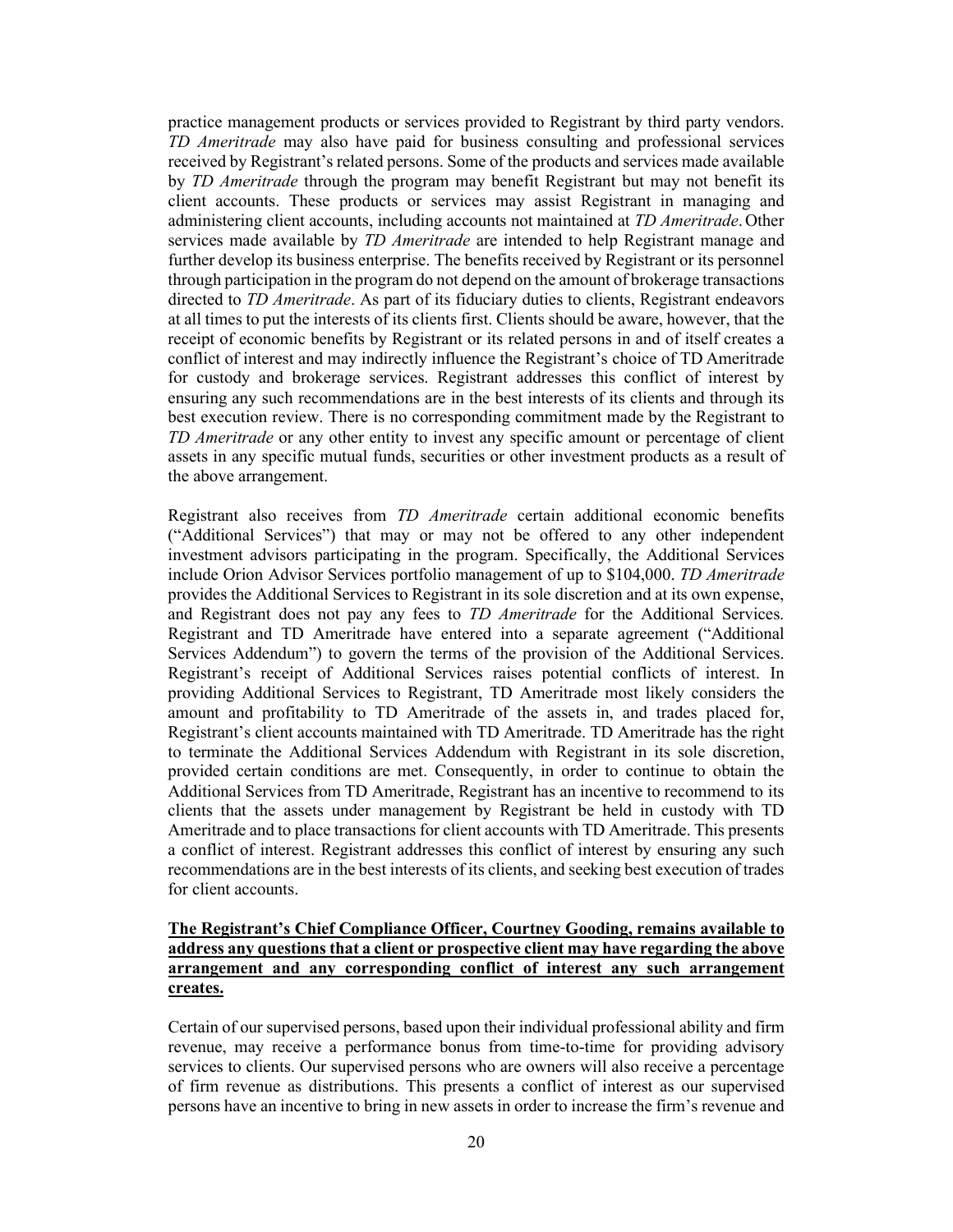potentially receive bonuses or distributions. We address this conflict of interest by ensuring any such recommendations are in the client's best interest.

B. Neither the Registrant nor any related person of the Registrant directly or indirectly compensates any person for client referrals.

#### <span id="page-20-0"></span>**Item 15 Custody**

The Registrant shall have the ability to have its advisory fee for each client debited by the custodian on a monthly basis. Clients are provided, at least quarterly, with written transaction confirmation notices and regular written summary account statements directly from the broker-dealer/custodian and/or program sponsor for the client accounts and should carefully review those statements. The Registrant may also provide a written periodic report summarizing account activity and performance.

To the extent that the Registrant provides clients with periodic account statements or reports, the client is urged to compare any statement or report provided by the Registrant with the account statements received from the account custodian. The account custodian does not verify the accuracy of the Registrant's advisory fee calculation.

The Registrant provides other services on behalf of its clients that require disclosure at ADV Part 1, Item 9. In particular, certain clients have signed asset transfer authorizations that permit the qualified custodian to rely upon instructions from the Registrant to transfer client funds to "third parties." In accordance with the guidance provided in the SEC Staff's February 21, 2017 Investment Adviser Association No-Action Letter, the affected accounts are not subjected to an annual surprise CPA examination.

#### <span id="page-20-1"></span>**Item 16 Investment Discretion**

The client can determine to engage the Registrant to provide investment advisory services on a discretionary basis. Prior to the Registrant assuming discretionary authority over a client's account, client shall be required to execute an Investment Advisory Agreement, naming the Registrant as client's attorney and agent in fact, granting the Registrant full authority to buy, sell, or otherwise effect investment transactions involving the assets in the client's name found in the discretionary account.

Clients who engage the Registrant on a discretionary basis may, at any time, impose restrictions, in writing, on the Registrant's discretionary authority (i.e. limit the types/amounts of particular securities purchased for their account, exclude the ability to purchase securities with an inverse relationship to the market, limit or proscribe the Registrant's use of margin, etc.).

#### <span id="page-20-2"></span>**Item 17 Voting Client Securities**

A.The Registrant does not vote client proxies. Clients maintain exclusive responsibility for: (1) directing the manner in which proxies solicited by issuers of securities beneficially owned by the client shall be voted, and (2) making all elections relative to any mergers, acquisitions, tender offers, bankruptcy proceedings or other type events pertaining to the client's investment assets.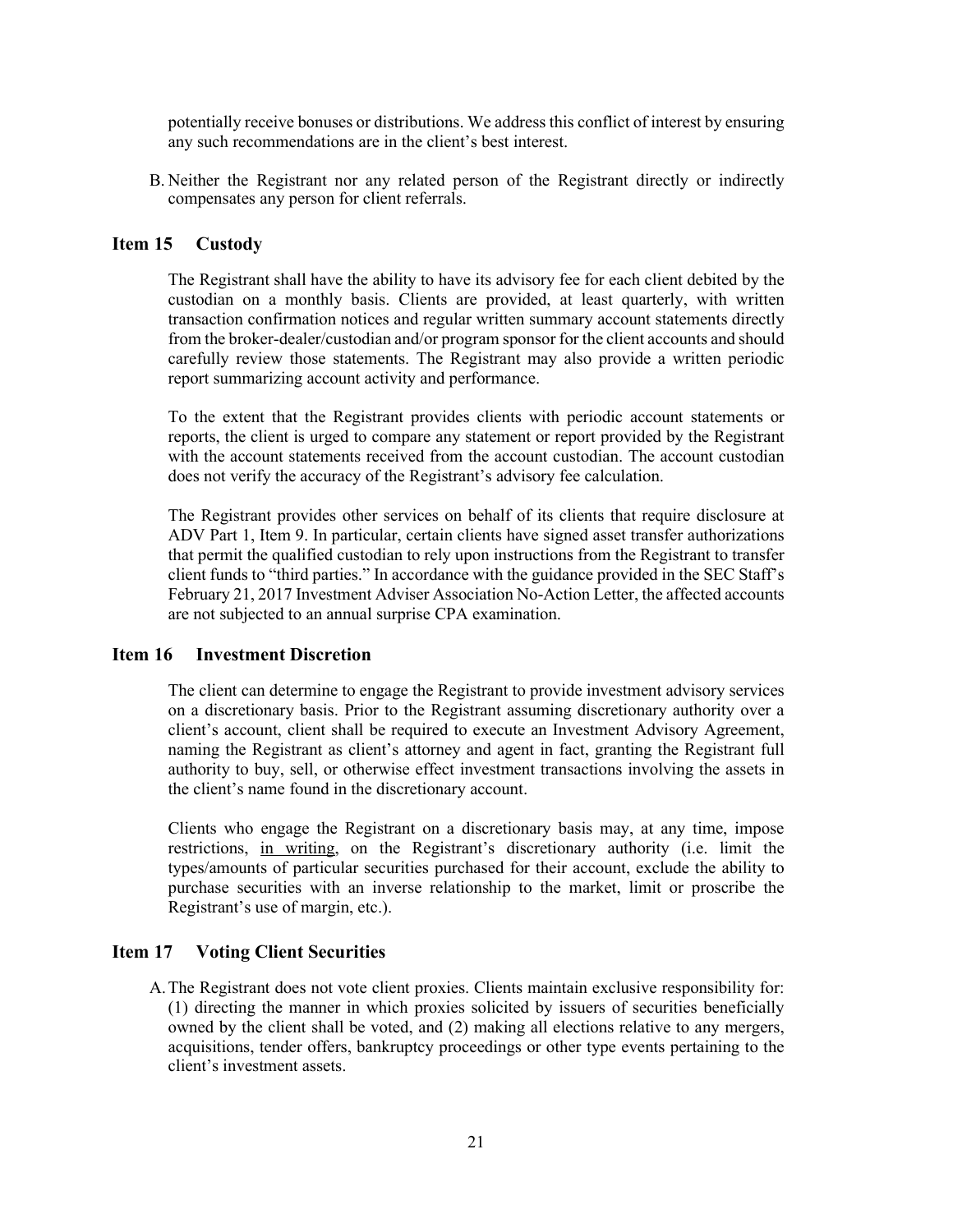B. Clients will receive their proxies or other solicitations directly from their custodian. Clients may contact the Registrant to discuss any questions they may have with a particular solicitation.

#### <span id="page-21-0"></span>**Item 18 Financial Information**

- A.The Registrant does not solicit fees of more than \$1,200, per client, six months or more in advance.
- B. The Registrant is unaware of any financial condition that is reasonably likely to impair its ability to meet its contractual commitments relating to its discretionary authority over certain client accounts.

In order to avoid any potential business interruption due to the COVID-19 Pandemic, the Registrant elected to participate in the Paycheck Protection Program (PPP) administered through the Small Business Administration. As part of the PPP Registrant received \$109,900, which it used primarily to cover employee payroll, needed technology for remote work, rent and utilities. In view of the uncertainty caused by the pandemic, Registrant wanted to make sure that it was in the best position to retain its employees and continue to serve its valued customers. Registrant does not currently anticipate any need to access capital in the near future, and at this time it anticipates that the PPP loan will allow it to retain its employees, will eliminate the risk of business interruption and prevent any decline in the level of service Registrant provides to its clients.

C. The Registrant has not been the subject of a bankruptcy petition.

The Registrant's Chief Compliance Officer, Courtney Gooding, remains available to address any questions that a client or prospective client may have regarding the above disclosures and arrangements.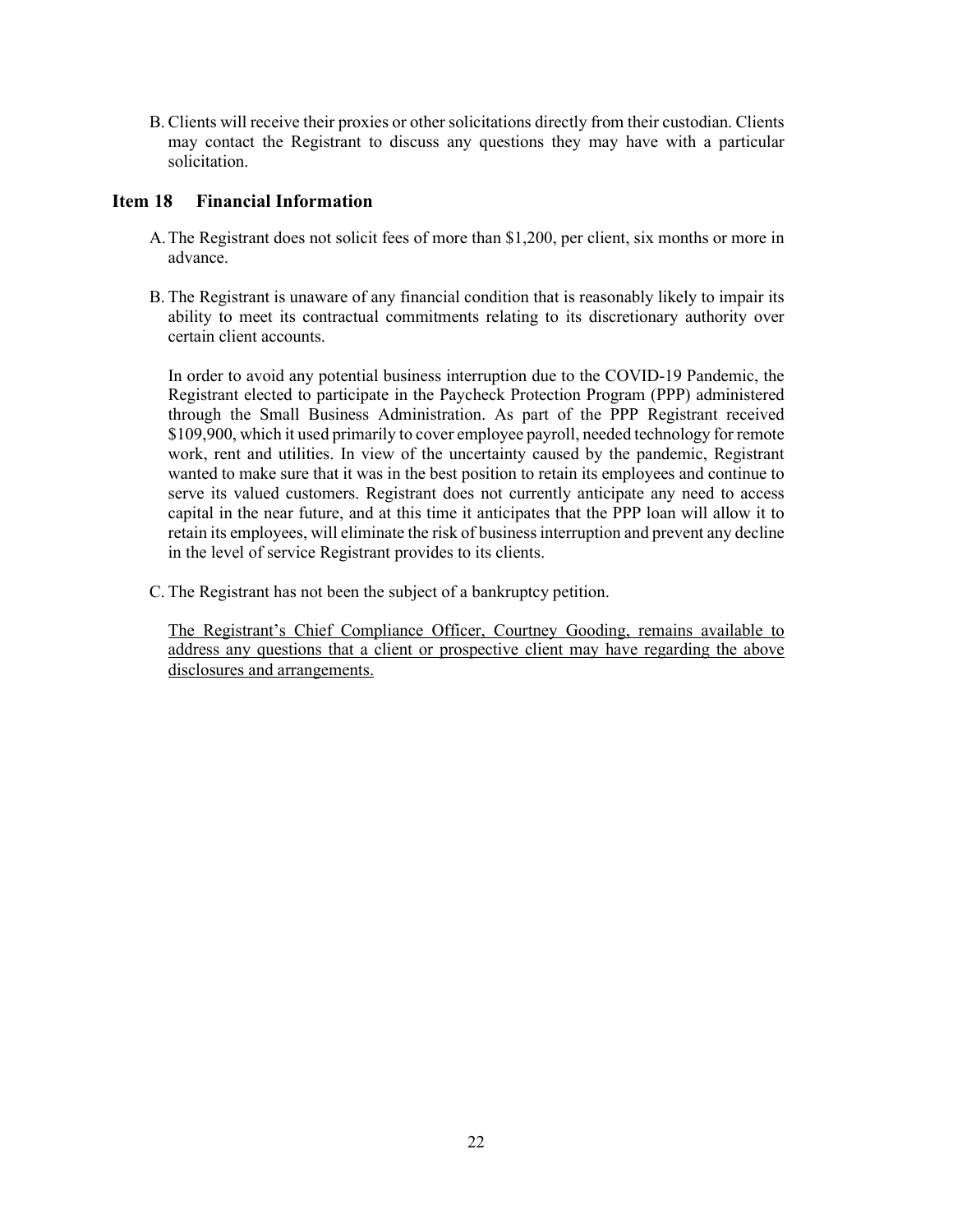Item 1 Cover Page

A.

# Stacy Bryant Bush

Bush Wealth Management www.bushwealthmanagement.com

ADV Part 2B, Brochure Supplement Dated August 10, 2021

Contact: Courtney Gooding, Chief Compliance Officer 2918 North Oak Street; Suite B Valdosta, Georgia 31602 (229) 247-1474

B.

This Brochure Supplement provides information about Stacy Bryant Bush that supplements the Bush Wealth Management Brochure; you should have received a copy of that Brochure. Please contact Courtney Gooding, Chief Compliance Officer, if you did not receive Bush Wealth Management's Brochure or if you have any questions about the contents of this supplement.

Additional information about Stacy Bryant Bush is available on the SEC's website at www.adviserinfo.sec.gov

## Item 2 Education Background and Business Experience

Stacy Bryant Bush was born in 1974. Mr. Bush has been employed as President and Chief Executive Officer of Bush Wealth Management since August of 2004. From November of 2004 to August of 2019 Mr. Bush was employed as a registered representative of LPL Financial, LLC.

Mr. Bush became an ACCREDITED INVESTMENT FIDUCIARY<sup>®</sup> (AIF<sup>®</sup>) in 2018. The AIF Designation certifies that the recipient has specialized knowledge of fiduciary standards of care and their application to the investment management process. To receive the AIF Designation, the individual must meet prerequisite criteria based on a combination of education, relevant industry experience, and/or ongoing professional development, complete a training program, successfully pass a comprehensive, closed-book final examination under the supervision of a proctor and agree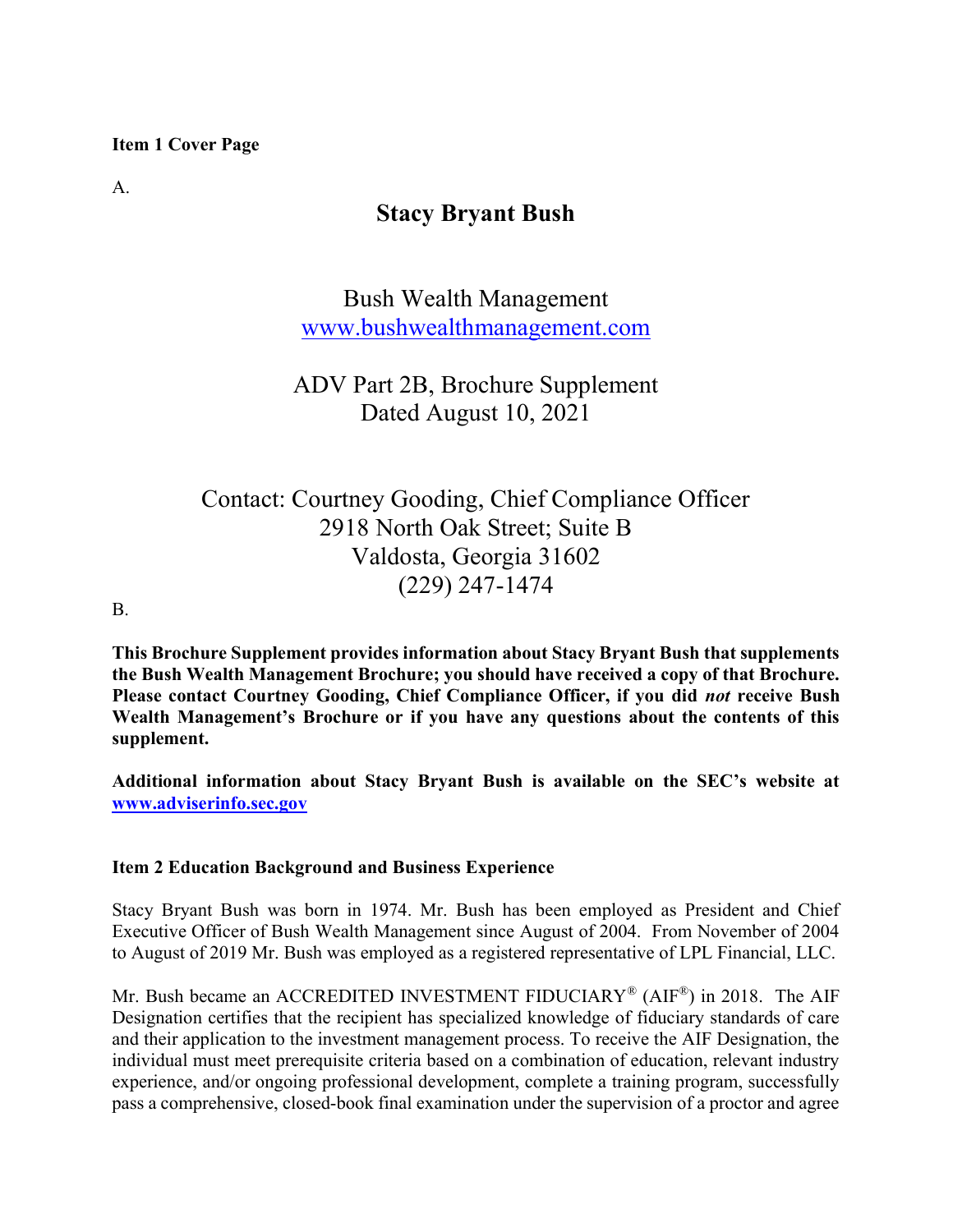to abide by the Code of Ethics and Conduct Standards. In order to maintain the AIF Designation, the individual must annually attest to the Code of Ethics and Conduct Standards, and accrue and report a minimum of six hours of continuing education. The Designation is administered by the Center for Fiduciary Studies, the standards-setting body of fi360.

Mr. Bush has held the designation of Certified Divorce Financial Analyst<sup>®</sup> (CDFA<sup>®</sup>) since 2018. The Certified Divorce Financial Analyst<sup>®</sup> (CDFA<sup>®</sup>) designation is issued by The Institute for Divorce Financial Analysts (IDFATM), which is a national organization dedicated to the certification, education, and promotion of the use of financial professionals in the divorce arena. Founded in 1993, IDFATM provides specialized training to accounting, financial, and legal professionals in the field of pre‐divorce financial planning. Over the years, IDFATM has certified more than 5,000 professionals in the U.S. and Canada as Certified Divorce Financial Analysts<sup>®</sup> (CDFAs<sup>®</sup>). The CDFA<sup>®</sup> designation is available to individuals who have a minimum of three years experience as a financial professional, accountant, or matrimonial lawyer.

To acquire the designation, a candidate must successfully pass all exams and be in good standing with their broker dealer (if applicable) and the FINRA/SEC or other licensing or regulatory agency. To earn the designation, the participant must complete a series of self‐study course modules and pass an examination for each module. The American module topics are:

- Financial and legal issues of divorce
- Advanced financial issues of divorce
- Tax issues of divorce
- Working as a CDFA: case studies

Continuing Education (CE): To retain the Certified Divorce Financial Analyst® designation, a CDFA® must obtain fifteen divorce-related hours of Continuing Education (CE) every two years, remain in good standing with the IDFATM, and keep his/her dues current. To learn more about the CDFA® designation, visit http://www.institutedfa.com.

## Item 3 Disciplinary Information

None.

## Item 4 Other Business Activities

A. Licensed Insurance Agent. Mr. Bush, in his individual capacity, is a licensed insurance agent, and may recommend the purchase of certain insurance-related products on a commission basis. Clients can engage Mr. Bush to purchase insurance products on a commission basis. Conflict of Interest: The recommendation by Mr. Bush that a client purchase an insurance commission product presents a *conflict of interest*, as the receipt of commissions may provide an incentive to recommend insurance products based on commissions to be received, rather than on a particular client's need. No client is under any obligation to purchase any insurance commission products from Mr. Bush. Clients are reminded that they may purchase insurance products recommended by Mr. Bush through other, non-affiliated insurance agents. The Registrant's Chief Compliance Officer,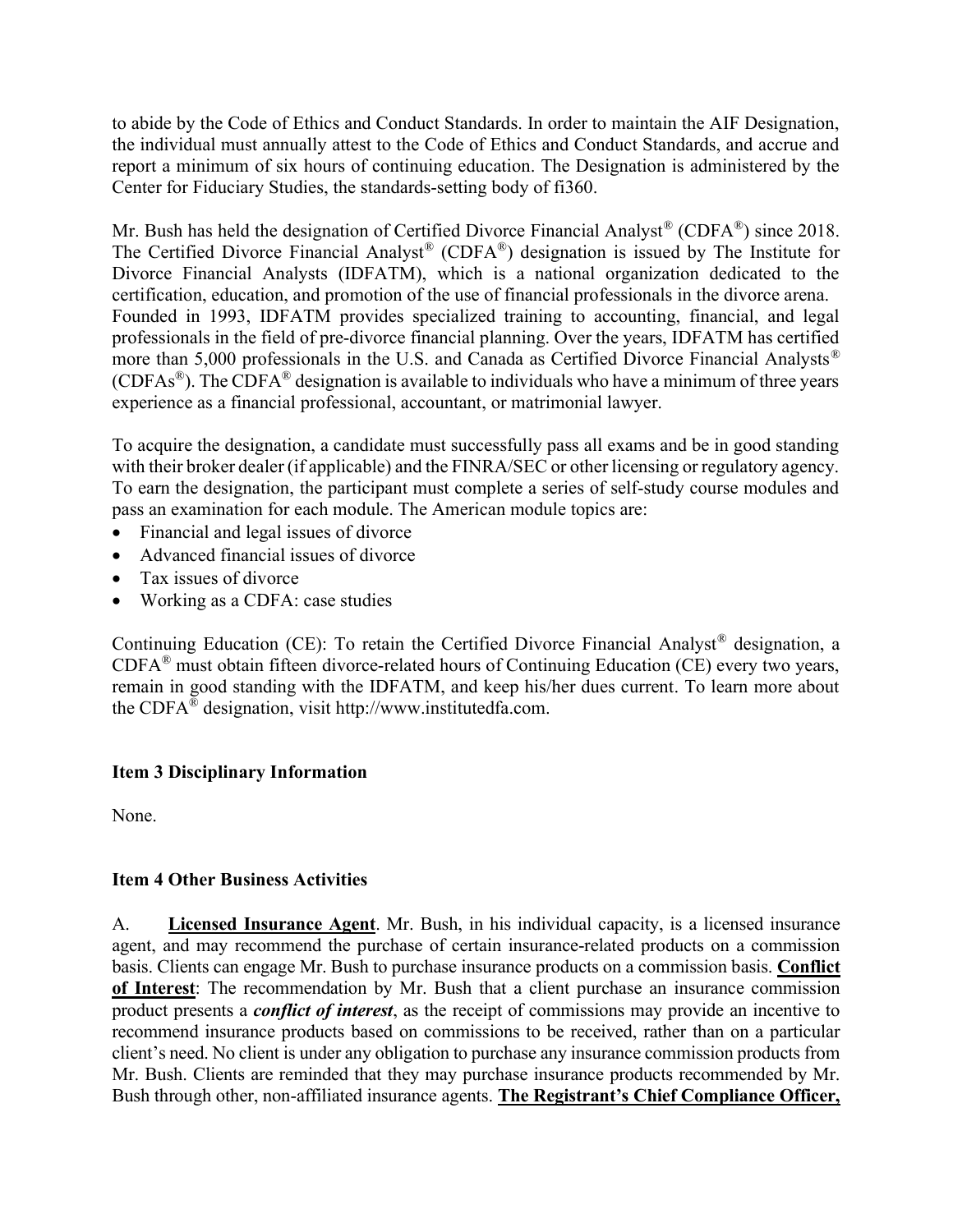## Courtney Gooding, remains available to address any questions that a client or prospective client may have regarding the above conflict of interest.

Real Estate. Mr. Bush is also an owner and member of Eagle Properties Unlimited LLC, a real estate holding company which owns several rental properties. Other than as described herein, there is no business relationship between Eagle Properties Unlimited and Bush Wealth Management. Mr. Bush spends less than 10% of his professional time engaged in matters related to this company.

B. The supervised person is not actively engaged in any other non-investment-related businesses or occupations.

## Item 5 Additional Compensation

Mr. Bush's annual compensation is based, in part, on the amount of assets under management that Mr. Bush introduces to the Registrant. Mr. Bush may receive a performance bonus from time-totime based upon his individual professional ability and firm revenue. As an owner, Mr. Bush will also receive a percentage of firm revenue as distributions. Accordingly, Mr. Bush has a conflict of interest for recommending the Registrant to clients for investment advisory services, as the recommendation could be made on the basis of compensation to be received, rather than on a client or prospective client's best interests. We address this conflict of interest by ensuring any such recommendations are in the client's best interest.

## Item 6 Supervision

The Registrant provides investment advisory and supervisory services in accordance with the Registrant's policies and procedures manual. The primary purpose of the Registrant's Rule 206(4)-7 policies and procedures is to comply with the supervision requirements of Section 203(e)(6) of the Investment Advisers Act of 1940 (the "Act"). The Registrant's Chief Compliance Officer, Courtney Gooding, is primarily responsible for the implementation of the Registrant's policies and procedures and overseeing the activities of the Registrant's supervised persons. Should an employee, independent contractor, investment adviser representative, or solicitor of the Registrant have any questions regarding the applicability/relevance of the Act, the Rules thereunder, any section thereof, or any section of the policies and procedures, he/she should address those questions with the Chief Compliance Officer. Should a client have any questions regarding the Registrant's supervision or compliance practices, please contact Ms. Gooding at (229) 247-1474.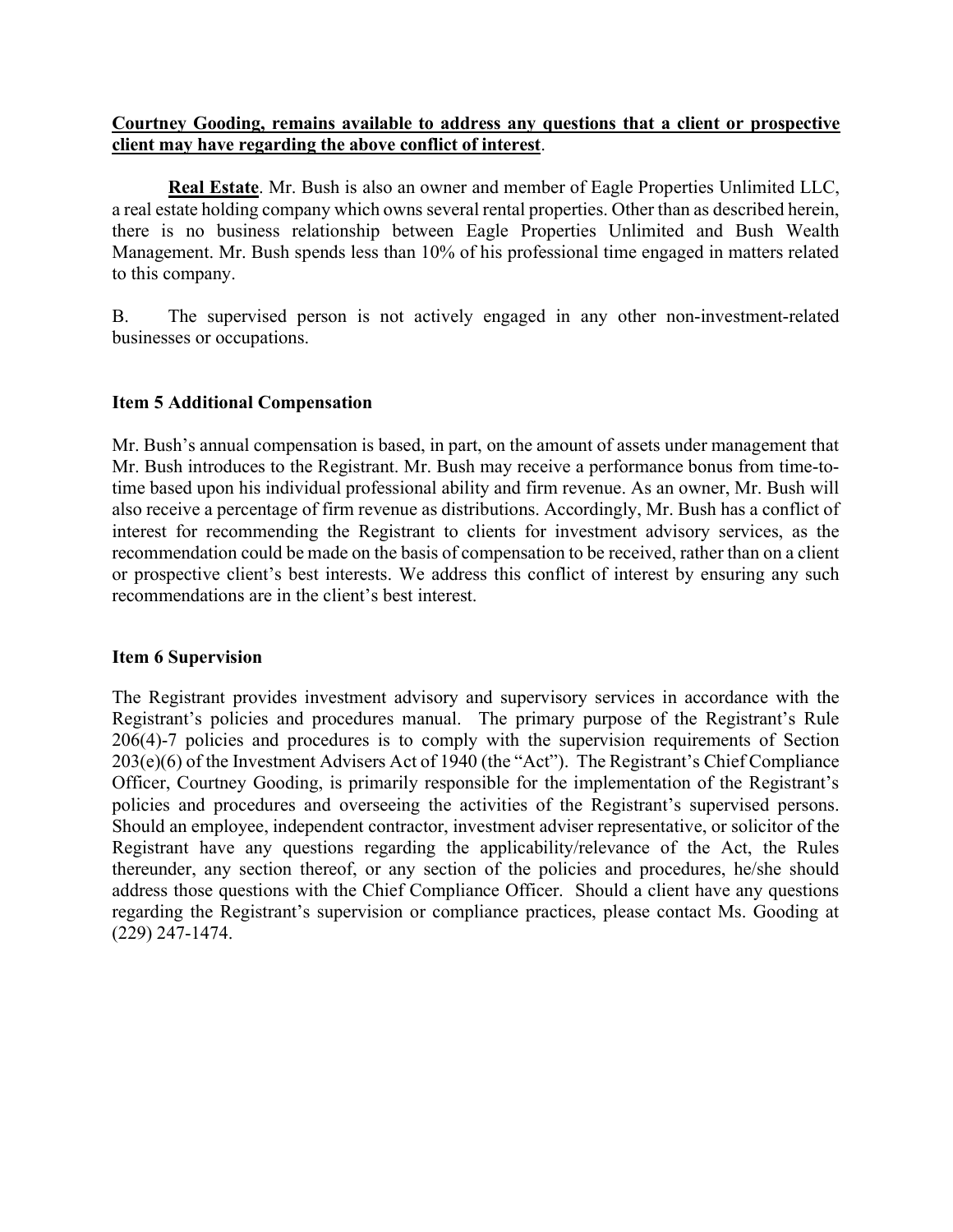Item 1 Cover Page

A.

## Courtney Bonner Gooding

Bush Wealth Management www.bushwealthmanagement.com

ADV Part 2B, Brochure Supplement Dated August 10, 2021

Contact: Courtney Gooding, Chief Compliance Officer 2918 North Oak Street; Suite B Valdosta, Georgia 31602 (229) 247-1474

B.

This Brochure Supplement provides information about Courtney Bonner Gooding that supplements the Bush Wealth Management Brochure; you should have received a copy of that Brochure. Please contact Courtney Gooding, Chief Compliance Officer, if you did not receive Bush Wealth Management's Brochure or if you have any questions about the contents of this supplement.

Additional information about Courtney Bonner Gooding is available on the SEC's website at www.adviserinfo.sec.gov

## Item 2 Education Background and Business Experience

Courtney Bonner Gooding was born in 1986. Ms. Gooding graduated from Georgia Institute of Technology in 2008, with a Bachelor of Science degree in Management. Ms. Gooding has been employed as a Partner of Bush Wealth Management since June of 2021, and Chief Compliance Officer of Bush Wealth Management since August of 2019. Ms. Gooding was previously employed as Vice President of Bush Wealth Management from August of 2019 to June of 2021, and Director of Client Services of Bush Wealth Management from February of 2017 to July of 2019. From June of 2017 to August of 2019 Ms. Gooding was employed as a registered representative of LPL Financial, LLC, and from January of 2013 to February of 2017 she was employed as Assistant Vice President of Marketing of Southeastern Credit Union.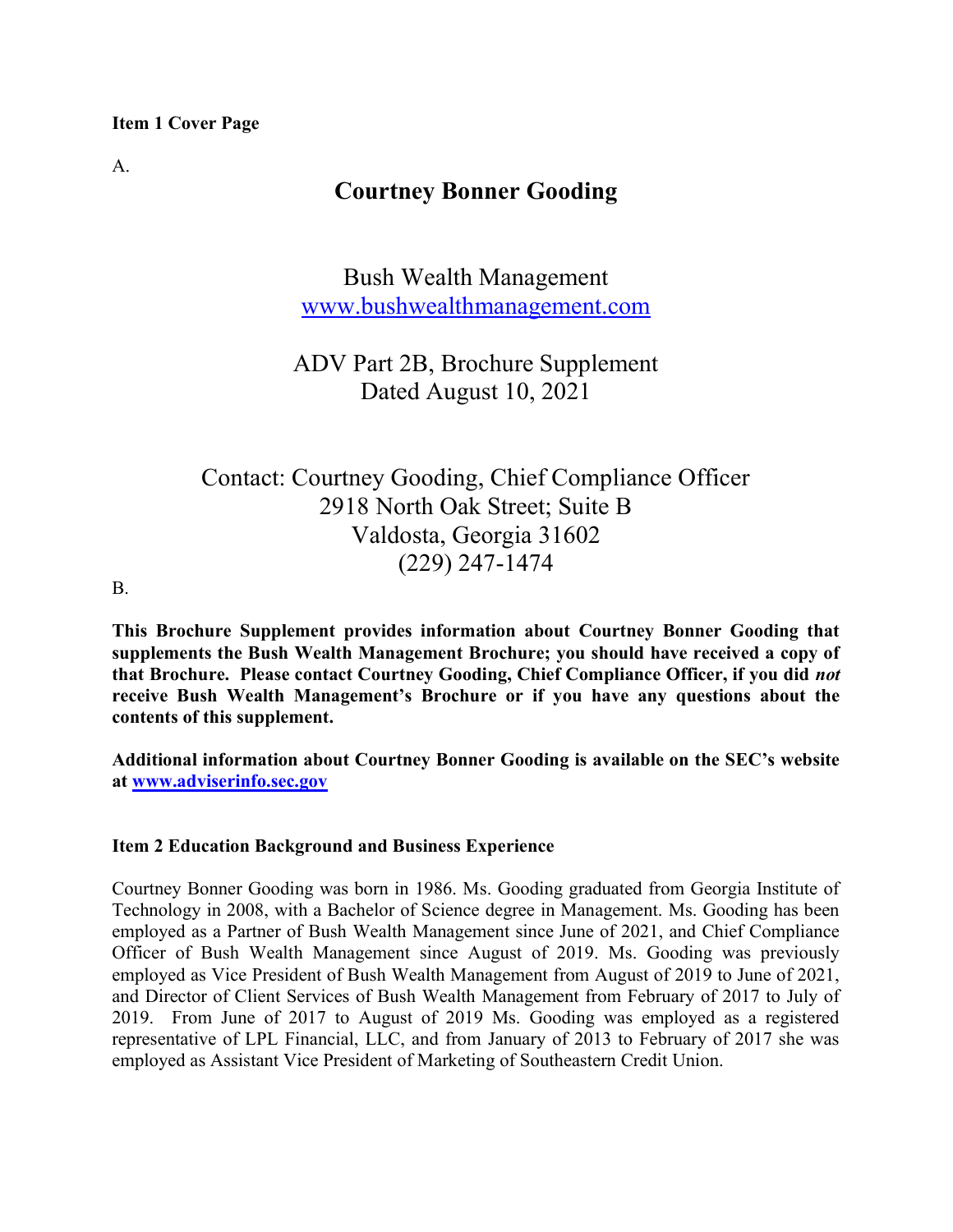## Item 3 Disciplinary Information

None.

## Item 4 Other Business Activities

A. Real Estate. Ms. Gooding is currently a member and Vice President of Park Terrace Properties, a real estate holding company which owns several rental properties. Other than as described herein, there is no business relationship between Park Terrace Properties and Bush Wealth Management. Ms. Gooding spends less than 10% of her professional time engaged in matters related to this company.

B. The supervised person is not actively engaged in any non-investment-related business or occupation for compensation.

## Item 5 Additional Compensation

Ms. Gooding may receive a performance bonus from time-to-time based upon her individual professional ability and firm revenue. As an owner, Ms. Gooding will also receive a percentage of firm revenue as distributions. Accordingly, Ms. Gooding has a conflict of interest for recommending the Registrant to clients for investment advisory services, as the recommendation could be made on the basis of compensation to be received, rather than on a client or prospective client's best interests. We address this conflict of interest by ensuring any such recommendations are in the client's best interest.

## Item 6 Supervision

The Registrant provides investment advisory and supervisory services in accordance with the Registrant's policies and procedures manual. The primary purpose of the Registrant's Rule 206(4)-7 policies and procedures is to comply with the supervision requirements of Section 203(e)(6) of the Investment Advisers Act of 1940 (the "Act"). The Registrant's Chief Compliance Officer, Courtney Gooding, is primarily responsible for the implementation of the Registrant's policies and procedures and overseeing the activities of the Registrant's supervised persons. Should an employee, independent contractor, investment adviser representative, or solicitor of the Registrant have any questions regarding the applicability/relevance of the Act, the Rules thereunder, any section thereof, or any section of the policies and procedures, he/she should address those questions with the Chief Compliance Officer. Should a client have any questions regarding the Registrant's supervision or compliance practices, please contact Ms. Gooding at (229) 247-1474.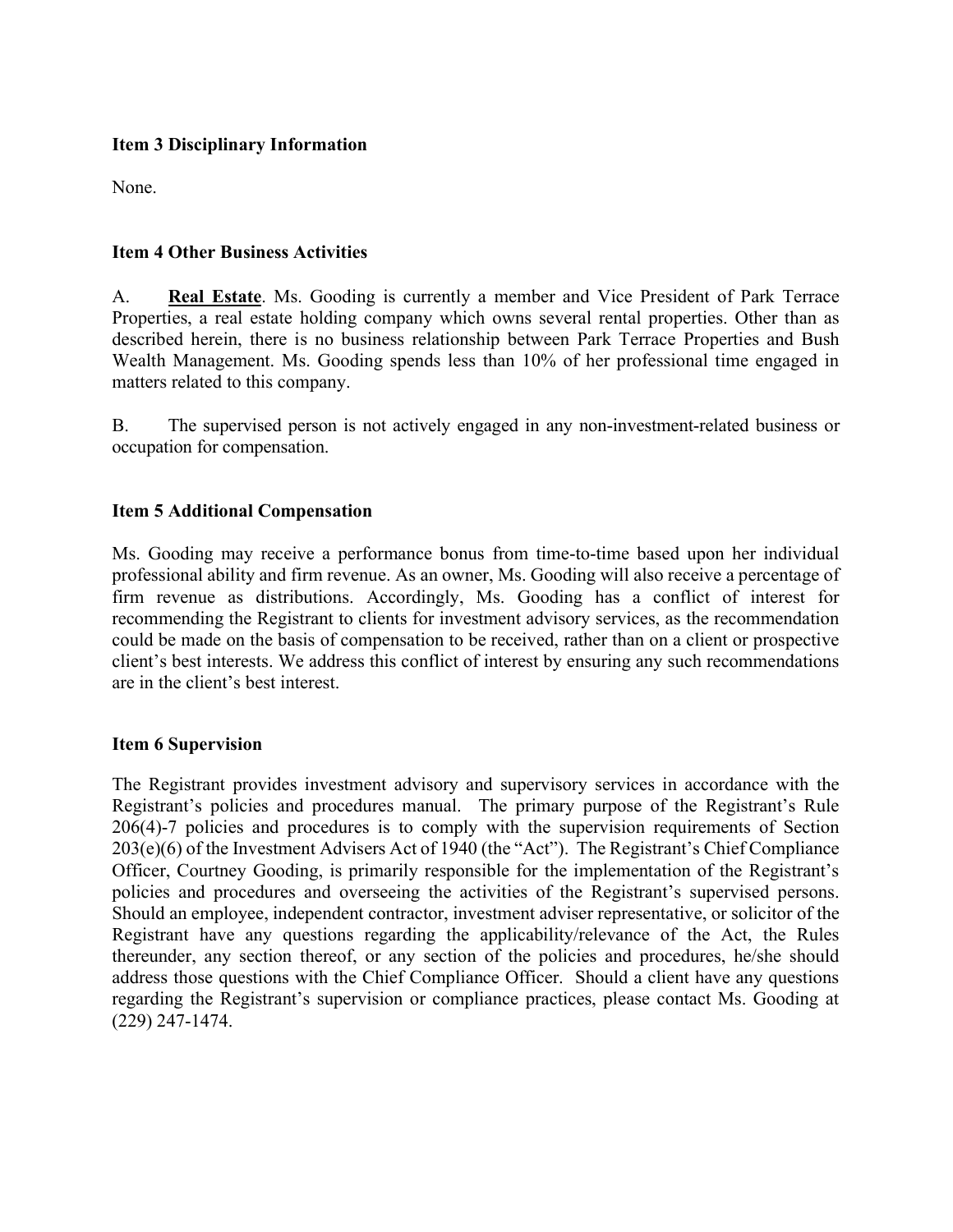Item 1 Cover Page

A.

## Stanley Kent Patrick Jr

Bush Wealth Management www.bushwealthmanagement.com

ADV Part 2B, Brochure Supplement Dated August 10, 2021

Contact: Courtney Gooding, Chief Compliance Officer 2918 North Oak Street; Suite B Valdosta, Georgia 31602 (229) 247-1474

B.

This Brochure Supplement provides information about Stanley Kent Patrick Jr that supplements the Bush Wealth Management Brochure; you should have received a copy of that Brochure. Please contact Courtney Gooding, Chief Compliance Officer, if you did not receive Bush Wealth Management's Brochure or if you have any questions about the contents of this supplement.

Additional information about Stanley Kent Patrick Jr is available on the SEC's website at www.adviserinfo.sec.gov

## Item 2 Education Background and Business Experience

Stanley Kent Patrick Jr was born in 1990. Mr. Patrick graduated from Valdosta State University in 2013, with a Bachelor of Business Administration degree in Finance. Mr. Patrick has been employed as a Partner of Bush Wealth Management since June of 2021, and a wealth advisor of Bush Wealth Management since May of 2013. Mr. Patrick was previously employed as Vice President of Bush Wealth Management from 2019 to June of 2021. From August of 2014 to August of 2019, Mr. Patrick was employed as a registered representative of LPL Financial, LLC.

Mr. Patrick has held the designation of Chartered Retirement Planning Counselor (CRPC<sup>®</sup>) since 2017. The College of Financial Planning® awards the CRPC<sup>®</sup> designation to applicants who complete the CRPC® professional education program, pass a final examination, commit to a code of ethics and agree to pursue continuing education. Continued use of the CRPC® designation is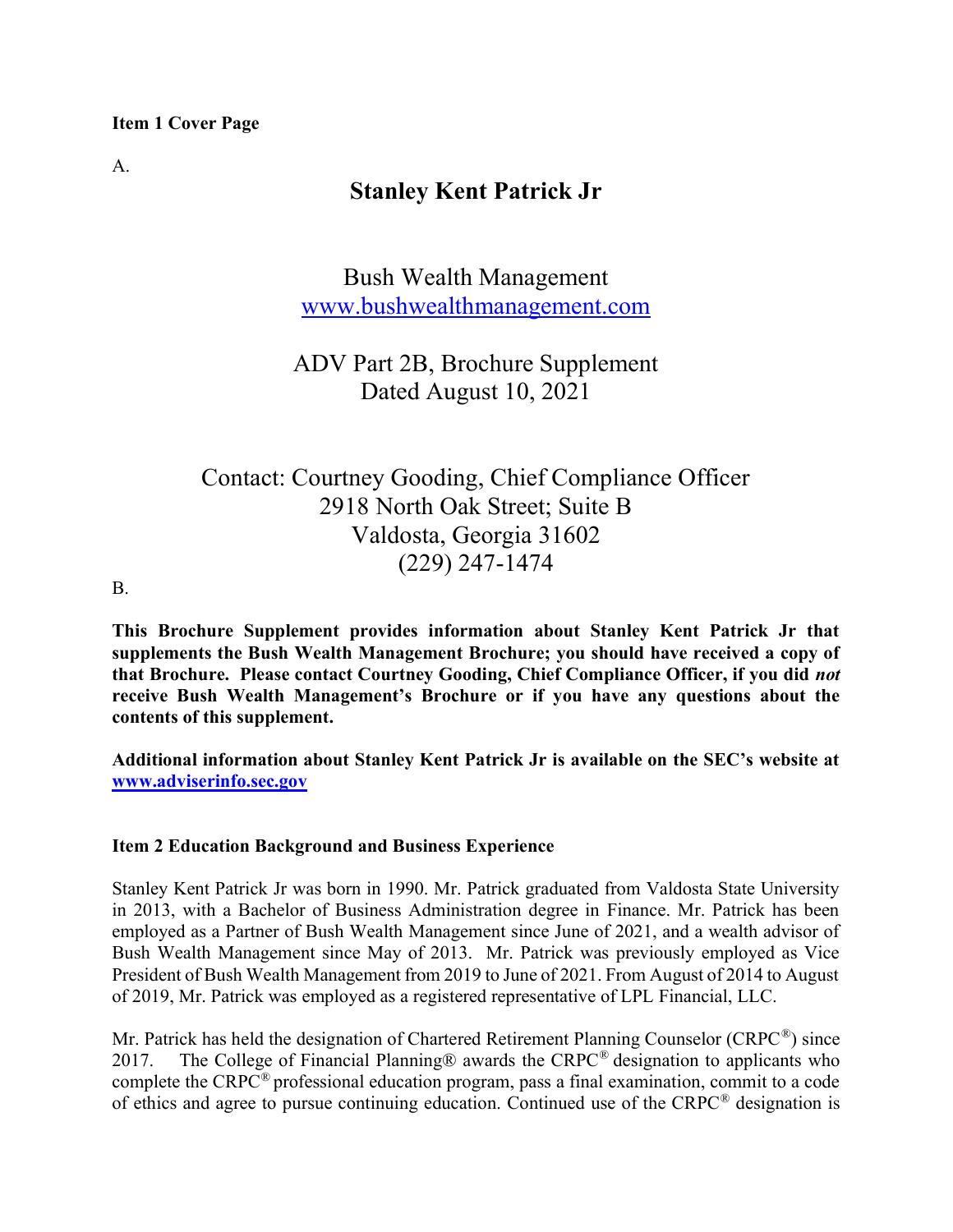subject to ongoing renewal requirements. Every two (2) years the designee must renew their right to continue using the CRPC® designation by completing 16 hours of continuing education and reaffirming to abide by the Standards of Professional Conduct.

## Item 3 Disciplinary Information

None.

## Item 4 Other Business Activities

A. Licensed Insurance Agent. Mr. Patrick, in his individual capacity, is a licensed insurance agent, and may recommend the purchase of certain insurance-related products on a commission basis. Clients can engage Mr. Patrick to purchase insurance products on a commission basis. Conflict of Interest: The recommendation by Mr. Patrick that a client purchase an insurance commission product presents a *conflict of interest*, as the receipt of commissions may provide an incentive to recommend insurance products based on commissions to be received, rather than on a particular client's need. No client is under any obligation to purchase any insurance commission products from Mr. Patrick. Clients are reminded that they may purchase insurance products recommended by Mr. Patrick through other, non-affiliated insurance agents. The Registrant's Chief Compliance Officer, Courtney Gooding, remains available to address any questions that a client or prospective client may have regarding the above conflict of interest.

B. The supervised person is not actively engaged in any non-investment-related business or occupation for compensation.

## Item 5 Additional Compensation

Mr. Patrick's annual compensation is based, in part, on the amount of assets under management that Mr. Patrick introduces to the Registrant. Mr. Patrick may receive a performance bonus from time-to-time based upon his individual professional ability and firm revenue. As an owner, Mr. Patrick will also receive a percentage of firm revenue as distributions. Accordingly, Mr. Patrick has a conflict of interest for recommending the Registrant to clients for investment advisory services, as the recommendation could be made on the basis of compensation to be received, rather than on a client or prospective client's best interests. We address this conflict of interest by ensuring any such recommendations are in the client's best interest.

## Item 6 Supervision

The Registrant provides investment advisory and supervisory services in accordance with the Registrant's policies and procedures manual. The primary purpose of the Registrant's Rule 206(4)-7 policies and procedures is to comply with the supervision requirements of Section 203(e)(6) of the Investment Advisers Act of 1940 (the "Act"). The Registrant's Chief Compliance Officer, Courtney Gooding, is primarily responsible for the implementation of the Registrant's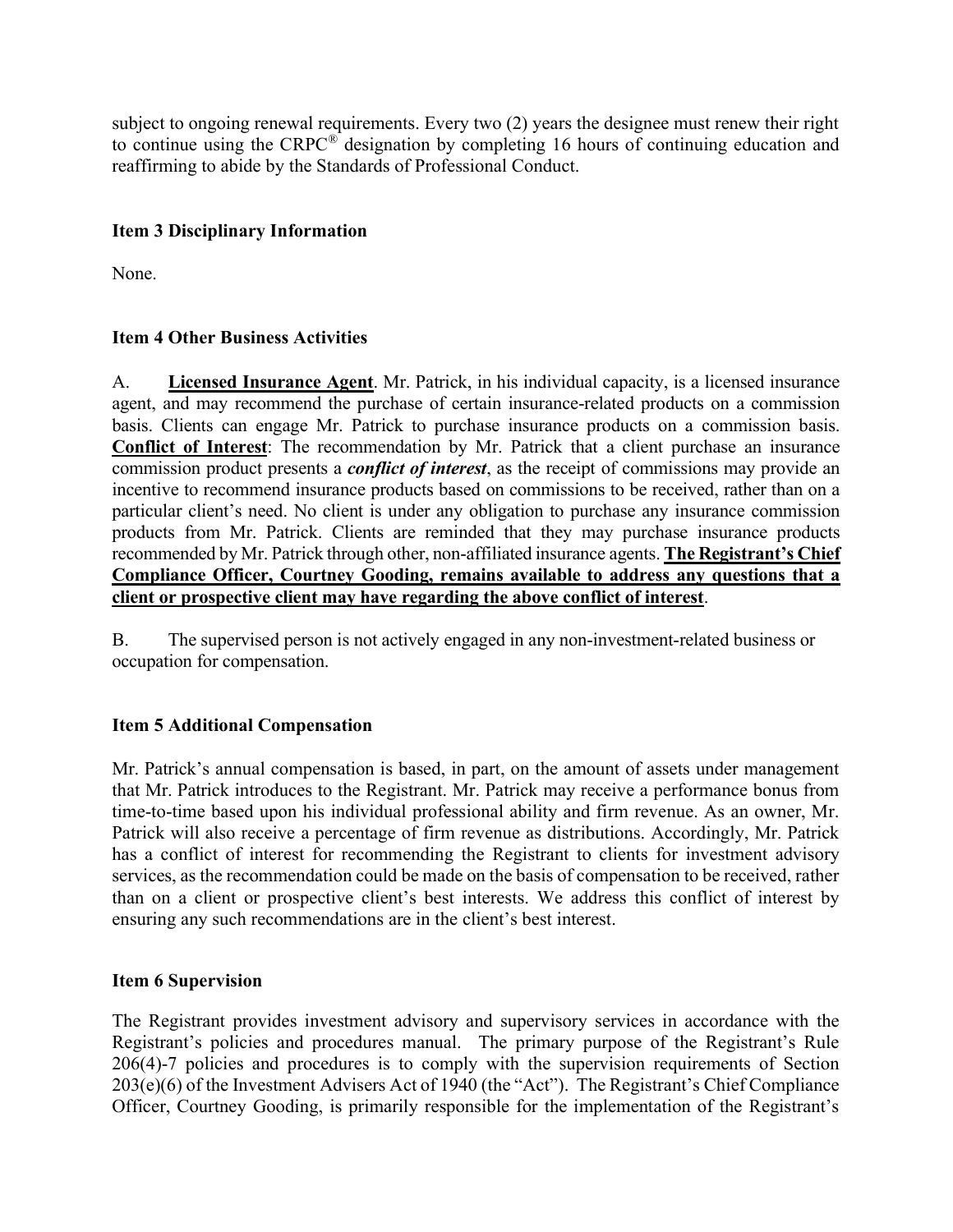policies and procedures and overseeing the activities of the Registrant's supervised persons. Should an employee, independent contractor, investment adviser representative, or solicitor of the Registrant have any questions regarding the applicability/relevance of the Act, the Rules thereunder, any section thereof, or any section of the policies and procedures, he/she should address those questions with the Chief Compliance Officer. Should a client have any questions regarding the Registrant's supervision or compliance practices, please contact Ms. Gooding at (229) 247-1474.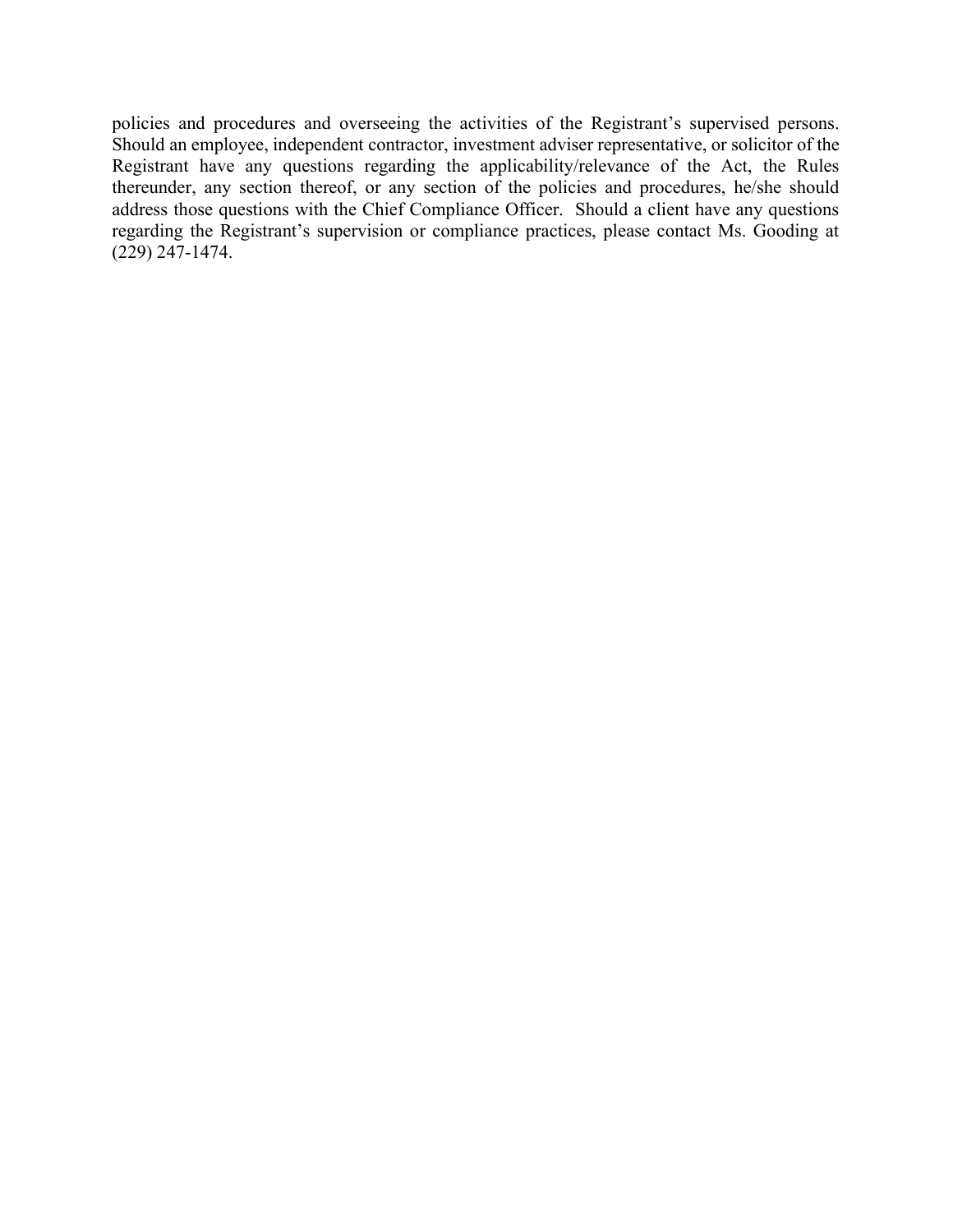## Item 1 Cover Page

A.

# Aaron Taylor

Bush Wealth Management www.bushwealthmanagement.com

ADV Part 2B, Brochure Supplement Dated April 12, 2022

Contact: Courtney Gooding, Chief Compliance Officer 2918 North Oak Street; Suite B Valdosta, Georgia 31602 (229) 247-1474

B.

This Brochure Supplement provides information about Aaron Taylor that supplements the Bush Wealth Management Brochure; you should have received a copy of that Brochure. Please contact Courtney Gooding, Chief Compliance Officer, if you did not receive Bush Wealth Management's Brochure or if you have any questions about the contents of this supplement.

Additional information about Aaron Taylor is available on the SEC's website at www.adviserinfo.sec.gov

## Item 2 Education Background and Business Experience

Aaron Taylor was born in 1995. Mr. Taylor graduated from Valdosta State University in 2018, with a Bachelor's degree in Finance. Mr. Taylor has been employed as a Relationship Manager of Bush Wealth Management since February of 2022, and an Investment Adviser Representative of Bush Wealth Management since April of 2022. Mr. Taylor was previously employed as an Intern of Bush Wealth Management from September of 2017 to December of 2018. From December of 2018 to February of 2022 Mr. Taylor was employed as a Banking Associate / Credit Analyst of Southwest Georgia Bank / The First, ANBA.